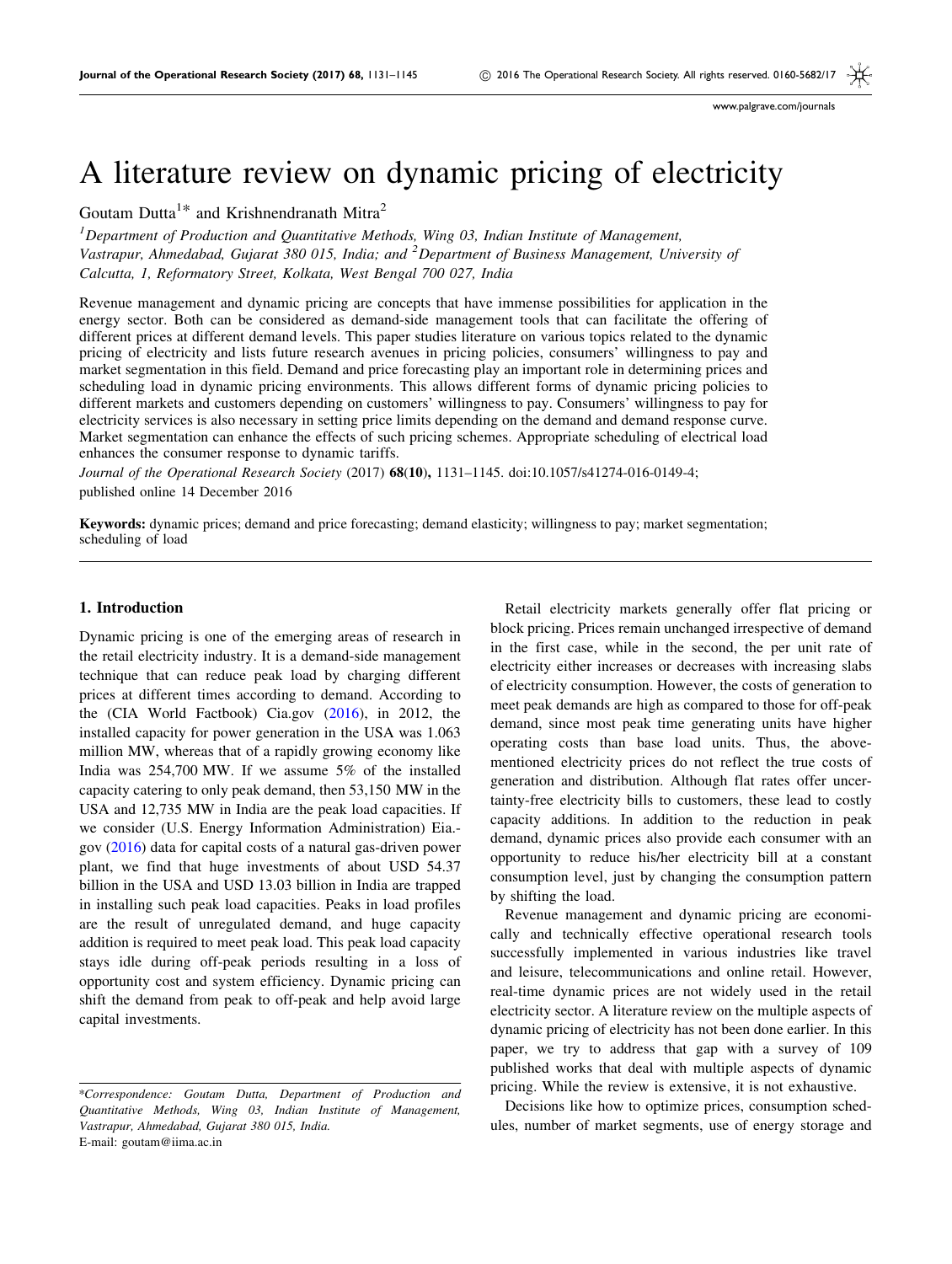generation schedules open up several research opportunities in the field of operational research.

We have addressed the following question in the survey: What are the different aspects related to the dynamic pricing of electricity?

From this survey, we can draw the following inferences:

- 1. Although academicians and researchers see the study of dynamic pricing of electricity as useful and interesting, regulators, suppliers and customers have stayed away from large-scale deployment of this concept. There are doubts regarding the potential benefits over the costs of implementation and possible excessive high bill values to customers.
- 2. Dynamic pricing can be useful to customers in terms of monetary savings. Suppliers can find it useful because of reduction in peak capacity investments, better planned operations and cost-reflecting prices. Dynamic pricing can help producers postpone investment decisions by shifting peak loads from peak to non-peak hours.
- 3. The feasibility of the application of dynamic prices depends on:
	- (a) cheap but efficient technology,
	- (b) well-educated and supportive customers and regulators, and
	- (c) well-designed pricing schemes with proper identification of market segments.

The technological issues can be addressed with the present state of technological developments. However, educating the markets on the benefits of the concept is also necessary. Further, the identification of market segments along with suitable pricing schemes and supporting programs is necessary for successful implementation.

- 4. Market acceptance of dynamic pricing can only be achieved if its benefits to each stakeholder can be proved. This requires more and more well-planned pilot projects and a study of different aspects involved in this field.
- 5. Pilot implementations show that dynamic pricing can elicit customer response and help in the reduction of bill value. Renewable energy usage shows a further reduction in the bill value by around 35%. However, the elasticity of demand for electricity is low. Several demographic and environmental factors can improve demand response when coupled with appropriately designed dynamic prices. Enabling technology is useful in implementing dynamic prices and is found to be helpful in enhancing demand response.
- 6. Consumption scheduling models are required with enabling technologies to further enhance demand response, and several such models are proposed in many studies. Electricity markets can be segmented based on demographic and behavioral factors as suggested by some researchers, but these concepts have not been tested

practically. Customers' willingness to pay for electricity can be useful information while designing pricing policies. Research shows that customers can pay 1.5 times the market price for better electricity services.

This paper is organized as follows. A review of studies on the applications and analysis of dynamic pricing in electricity is followed by discussion on various issues relating to dynamic prices in electricity. These include electricity pricing policies, retail and wholesale market pricing, forecasting of price and demand, elasticity of demand, customers' willingness to pay, the effect of enabling technologies, electricity market segmentation and consumption scheduling. Finally, the conclusion is followed by a listing of future avenues of research in this field. A list of references used in this paper is provided at the end. Table [1](#page-2-0) and Figure [1](#page-2-0) provide a snapshot of the references used in this paper. In our survey, a majority of the literature is from the USA. Our review also includes literature from the UK, China and India, as well as other countries in Asia and Europe.

# 2. Applications and analysis of dynamic pricing in electricity

Analyses of practical electricity data and pilot projects on dynamic pricing show that price and income elasticity of demand for electricity are low, but several lifestyle and behavioral factors can significantly enhance the demand response. Some researchers find dynamic pricing to be quite effective in stimulating a high level of demand response where they observe about 30% peak load reduction. Customers are more likely to reduce rather than reschedule consumption. The best responses are received during hot climates and from high consumption customers. Enabling technology is found to be very helpful in implementing dynamic pricing. Pricing schemes vary from market to market in order to stimulate the best response, and often supporting programs need to be implemented to eliminate customers' fear of excessive expense.

Mak and Chapman ([1993\)](#page-13-0) survey 14 utilities in the USA during 1980–1990 s. They note that the price designs are onepart and two-part with day-ahead hourly prices. Customers respond well to high prices and achieve over 30% reduction in peak hour consumption. They find that customer satisfaction depends on bill savings, control over costs, reliability in price notifications, notice time, greater price certainty and service by the company. Customers get dissatisfied with inadequate notice and equipment failure. Customers who wish to continue with real-time pricing prefer better status reports and price updates, access to usage data and the availability of longer contract periods.

Bose and Shukla ([1999\)](#page-11-0) examine the econometric relationship between electricity consumption and other variables at a national level in India with data covering more than 9 years. They find that electricity consumption in commercial and large industrial sectors is income elastic, while in the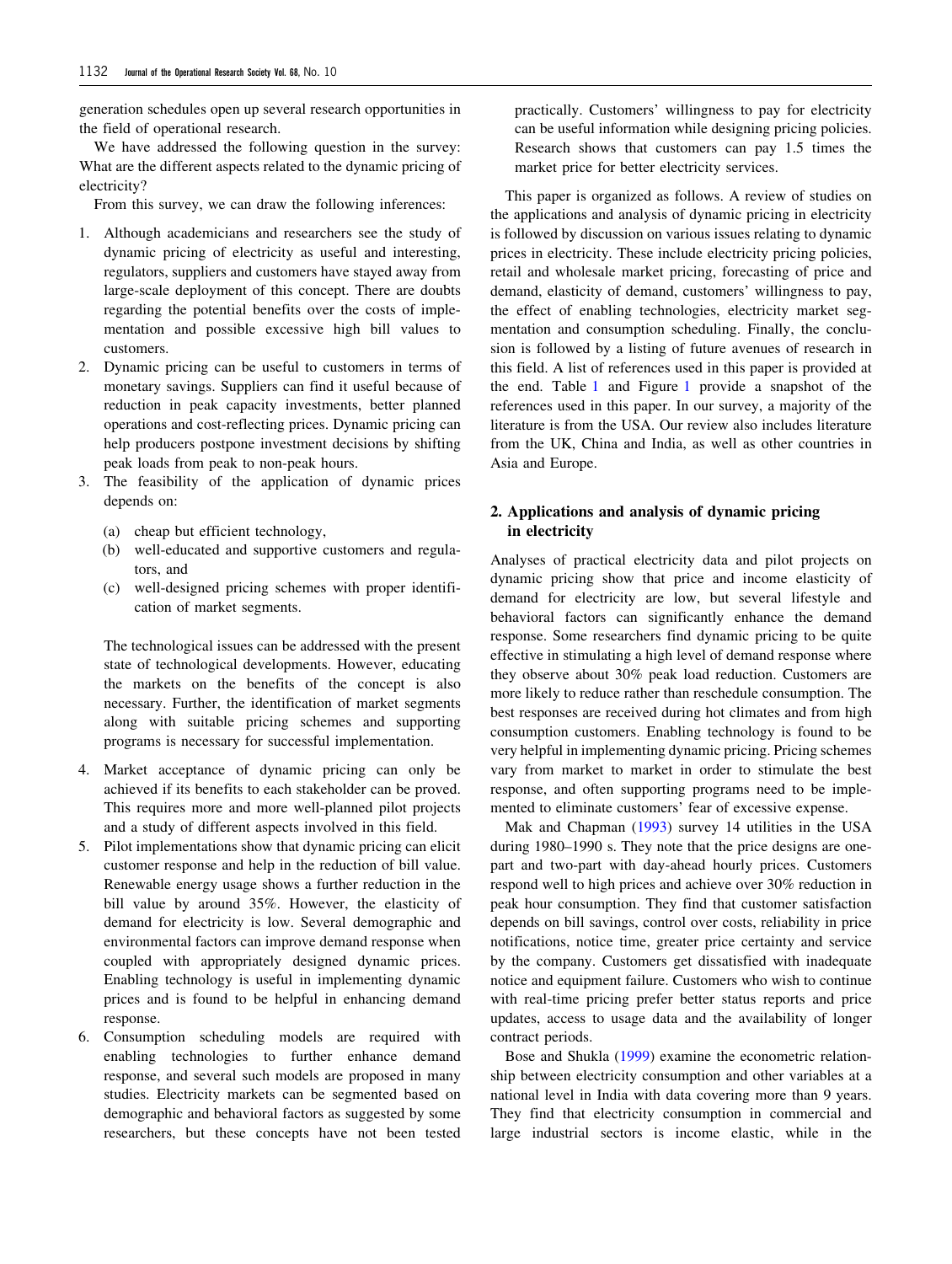<span id="page-2-0"></span>residential, agricultural, and small and medium industries, it is income inelastic. Tiwari ([2000\)](#page-13-0) studies household survey data from India and confirms that short-run income and price elasticity of demand are low and the upper-middle class provides maximum response price signals. Filippini and Pachauri [\(2004](#page-12-0)) develop three electricity demand functions, one for each season, from real data of 30,000 households in India. Results show that electricity demand is price and income inelastic but varies with household, demographic and geographical variables.

Charles River Associates ([2005\)](#page-11-0) reflect on case studies from China, Thailand, Tunisia, Turkey, Uruguay and Vietnam that relate to the implementation of dynamic price schemes (mostly TOU) in these countries. The paper concludes that: (1) Rates should benefit both—the utility and the consumers. (2)

Table 1 Distribution of the referenced literature based on country

| Country        | No. of papers | Country            | No. of papers |
|----------------|---------------|--------------------|---------------|
| Australia      | 4             | Japan              |               |
| Belgium        |               | <b>Netherlands</b> |               |
| Brazil         | 2             | Nigeria            |               |
| Canada         | 2             | Norway             | 2             |
| China          | 9             | Portugal           | 2             |
| Denmark        | 3             | Spain              | 2             |
| France         |               | Switzerland        |               |
| Germany        | 3             | Thailand           |               |
| Greece         | 2             | Tunisia            |               |
| Hong Kong      |               | Turkey             | 3             |
| Hungary        | 2             | UK                 | 10            |
| India          |               | Uruguay            |               |
| <b>Ireland</b> |               | USA                | 49            |
| Italy          |               | Vietnam            |               |

Shorter-duration peak periods enable higher customer acceptance of the rate. (3) A significant peak-to-off-peak ratio (3:1 or higher) is necessary for sufficient load reduction and bill savings. (4) Monitoring the impact of rates and modifying accordingly enhances customer satisfaction and cost-effectiveness. Faruqui et al [\(2009](#page-12-0)) study various experimental findings in the USA and note that sampling should consider an estimate of net benefit of implementation, cost of experimentation, good probability of making the right decision, and internal and external validity of collected data. They propose the gold standard of experimental design which includes control groups and treatment group/groups and pre- and post-data. They propose simple, revenue neutral and cost-reflecting rate design, short peak period, strong price signal and opportunity for significant bill saving.

Allcott [\(2009\)](#page-11-0) studies a real-time pricing pilot in the USA that indicates that households emphasize on energy conservation rather than substitution. Welfare gains over the costs of installing metering infrastructure seem likely but not certain. Borenstein [\(2007](#page-11-0)) shows significant transfers in switching from a flat rate to real-time pricing from customer-level billing data for 1142 commercial and industrial consumers in Northern California. Most of the consumers observe from 4% reduction to 8% increase in the bill amount. Implementation of real-time pricing seems difficult if a supporting program to compensate the worse-off cases is not employed. Letzler ([2007\)](#page-12-0) performs an econometric analysis of data from California Statewide Pricing Pilot that reveals that customer response to prices varies widely among different customers. Hot days and customers who heavily use air conditioners provide the greatest response.

Faruqui et al [\(2009\)](#page-12-0) analyze five dynamic pricing programs (3 of these are pilot and 2 are full-scale deployments) in the



Figure 1 Distribution of surveyed references in the different sections of this paper.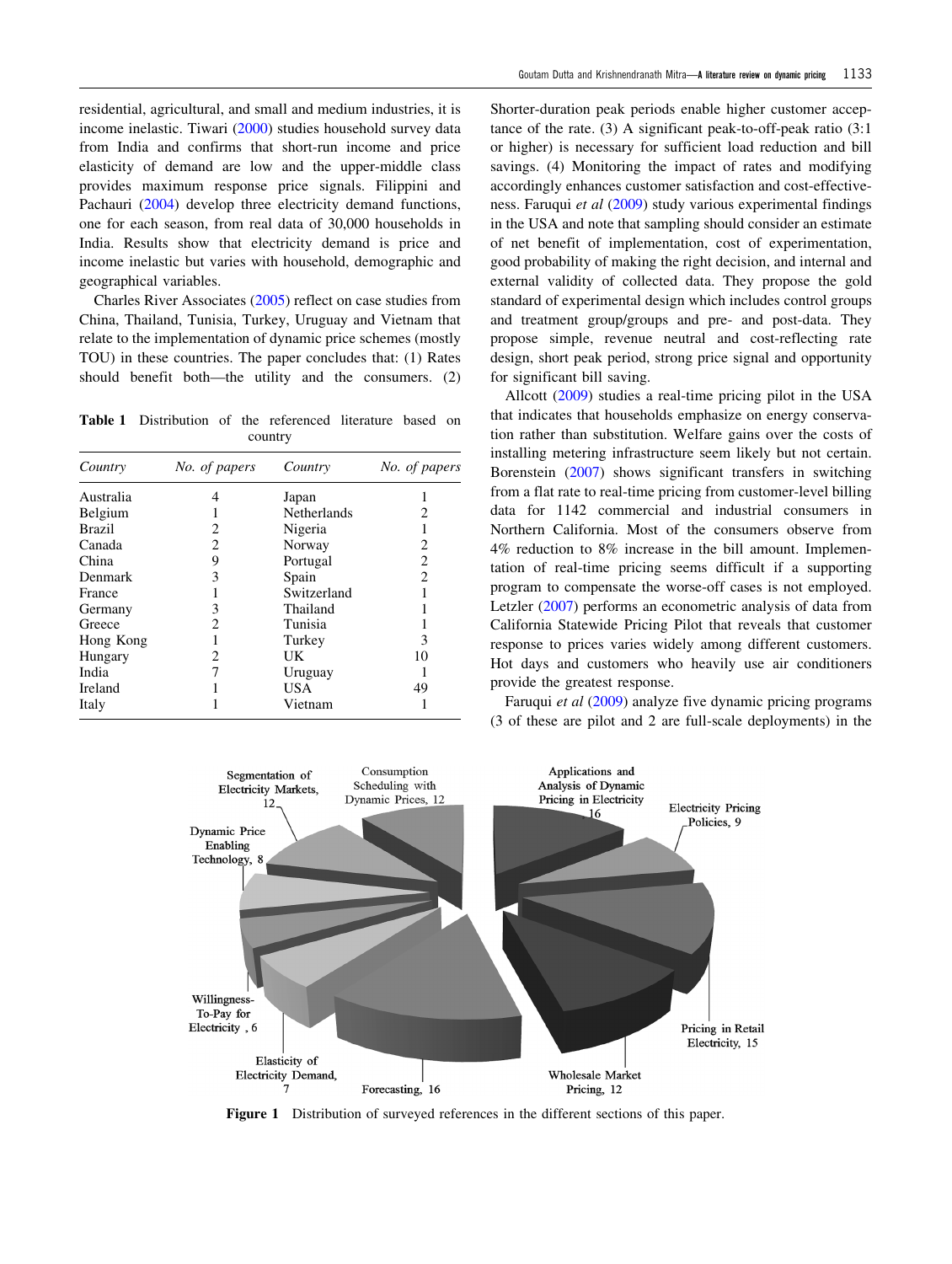USA and show that customers respond positively to price signals regardless of utility or region. Use of enabling technologies provides greater chances of favorable demand price response. There is no universally best pricing scheme applicable to all conditions. Abreu *et al*  $(2010)$  $(2010)$  observe 15 households in Portugal for 270 days in an interdisciplinary study using electronic meters. They recognize the need for knowledge about customer characteristics and behavior. Although the sample size is small, the authors find potential for improvement of energy efficiency from large consumer appliances. Borenstein [\(2013](#page-11-0)) uses stratified random samples of residential consumers of two largest utilities in California to study the likely impact of his proposed approach of opt-in dynamic pricing. He shows that most customers will benefit from critical peak pricing and real-time pricing and lowincome households will not be hurt by such tariffs. Zhou and Teng ([2013\)](#page-14-0) find low price and income elasticity of demand for urban residential demand in China. Lifestyle and demographic variables play a significant role in explaining electricity demand.

Faruqui and Sergici [\(2013\)](#page-12-0) observe a large variation of demand response in data from 163 pricing treatments in 34 projects across 7 countries in an international database 'Arcturus.' The demand response depends on the ratio of the peak and off-peak prices. The response curves are nonlinear. Consistent results show that dynamic pricing can modify load profiles. Faruqui et al ([2014\)](#page-12-0) show that customers' response to dynamic prices increases with enabling technology. Price responsiveness is higher in hotter climates. Residential customers respond better to dynamic prices than commercial and small industrial customers. 'Hardship Low-Income Customers' respond less than others mainly because their consumption is low and indispensible, leaving them with no opportunity to reduce their consumption any further. Pagani and Aiello ([2015\)](#page-13-0) develop an experimental system to realistically stimulate dynamic prices and the services of a smart grid using data from wholesale markets and renewable energy setups in Netherlands. Results show average monetary savings of 35 and 20% while using dynamic prices with renewables and without renewables, respectively. The energy savings in both the cases are 10%.

#### 3. Electricity pricing policies

Joskow and Wolfran ([2012\)](#page-12-0) state the contributions of Fred Kahn, an academician and a regulator, in the 1970s, toward the promotion of time-varying cost-based pricing policies for regulated services like electricity. They describe that opportunities for implementation of dynamic pricing opened up with the evolution of competitive wholesale markets, development of cheaper two-way communication technologies and promotion of the concept by the policymakers themselves. They refer to the inferences of several dynamic pricing experiments and note that consumers respond well to TOU (time of use) and critical peak pricing. They suggest that the fear of large redistribution of expenditure is the largest impediment to the implementation of dynamic pricing policies.

Electricity pricing policies can be static or dynamic. Static prices do not change with a change in demand, whereas dynamic prices change with changing demand situations. Faruqui and Palmer [\(2012](#page-12-0)), Simshauser and Downer ([2014](#page-13-0)) and Quillinan [\(2011\)](#page-13-0) describe various pricing policies as mentioned below.

- a. Flat tariffs: The price remains static even though power demand changes. Consumers under such a scheme do not face the changing costs of power supply with a change in aggregate demand. Thus, consumers have no financial incentive to reschedule their energy usage. They do not face any risk of high-value electricity bills for any unavoidable or unplanned electricity consumption. Hence, this scheme is often used as a welfare pricing scheme.
- b. Block Rate tariffs: This scheme differentiates between customers based on the quantity of electricity consumption. The scheme consists of multiple tiers characterized by the amount of consumption. Inclining rate schemes increase the per-unit rate with increasing consumption and declining schemes do the opposite.
- c. Seasonal tariffs: These schemes observe different rates in different seasons to match the varying demand levels between seasons. Energy is charged at a higher rate during high-demand seasons and the price lowers during lowdemand seasons.
- d. Time-of-use (TOU) tariff: These are pre-declared tariffs varying during the different times of the day, that is, high during peak hours and low during off-peak hours. Such schemes can stay effective for short or long terms. This is also known as time-of-day (TOD) tariff.
- e. Superpeak TOU: It is similar to TOU, but the peak window is shorter in duration (about four hours) so as to give a stronger price signal.
- f. Critical peak pricing (CPP): This is a dynamic pricing scheme in which prices are high during a few peak hours of the day and discounted during the rest of the day. The peak price remains same for all days. It gives a very strong price signal and enhances the reduction of excessive peak load.
- g. Variable peak pricing (VPP): This is quite similar to CPP with the only difference that the peak prices vary from day to day. The consumers are informed about such peak prices beforehand.
- h. Real-time pricing (RTP): This is the purest form of dynamic pricing and the scheme with the maximum uncertainty or risk for the consumers. Here the prices change at regular intervals of 1 h or a few minutes. The change in the price in such small intervals increases the efficiency of the pricing scheme in reflecting the actual costs of supply, but such schemes require advanced technology to communicate and manage these frequent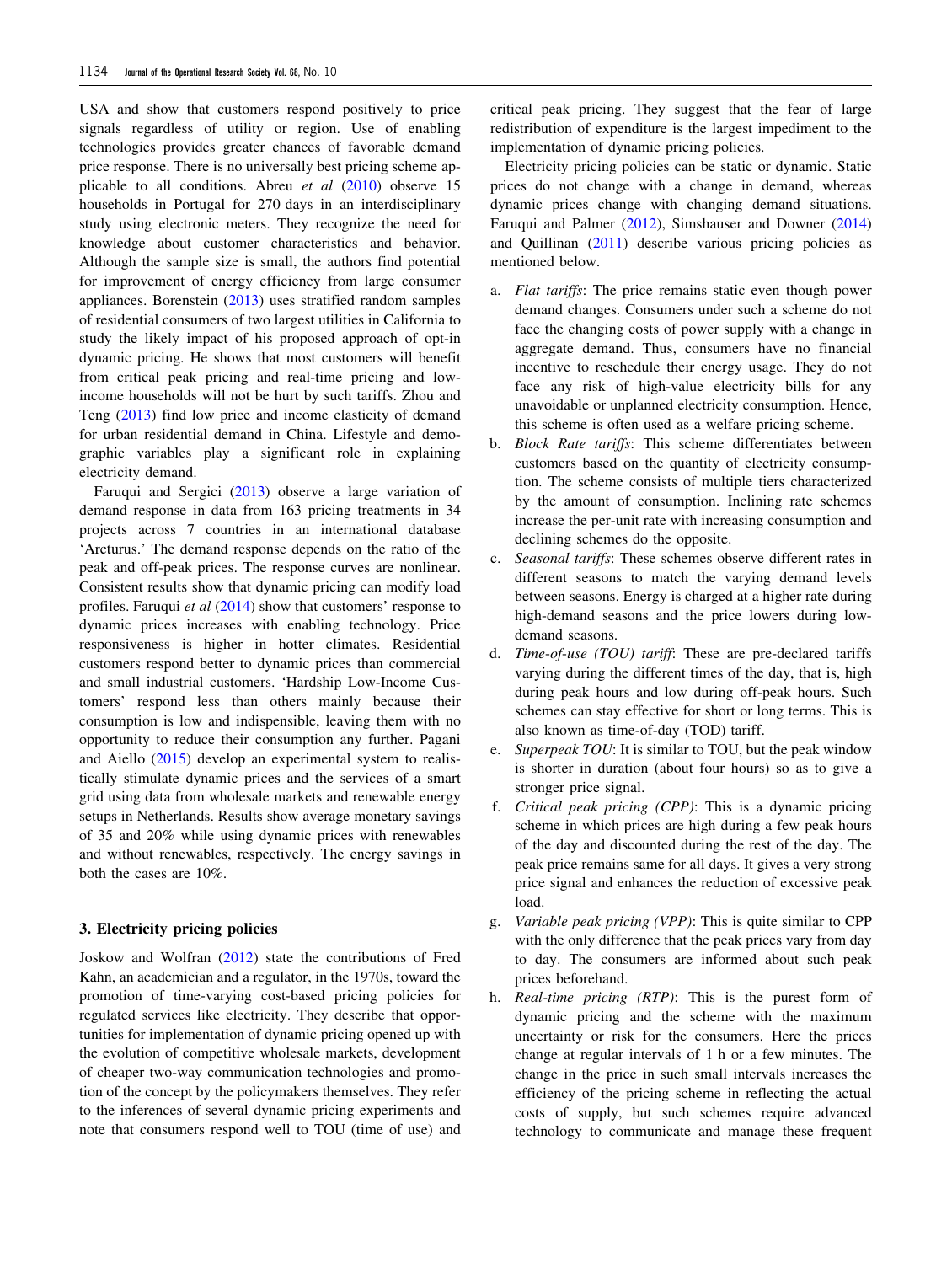changes. Retail electricity markets may find it difficult to practice this scheme due to the high rate of data collection and transfer.

i. Peak time rebates (PTR): These rebates are just the opposite of CPP schemes. Rebates are provided for consuming below a certain predetermined level during peak hours and can be redeemed at a later time.

Figure 2 shows the relative risk–reward situations between the schemes described above from the consumers' point of view. There are two connected bar charts in Figure 2: The top one shows reward and the bottom one (inverted) shows risk. Figure 2 is inspired from Faruqui ([2012\)](#page-12-0).

Faruqui and Lessem ([2012\)](#page-12-0) analyze some policies based on factors like economic efficiency, equity, bill stability and revenue stability and prepare a scoring matrix to compare these policies. This is represented in Table [2.](#page-5-0)

Their assessment identifies RTP as the best policy with respect to all factors except for 'bill stability.' In order to minimize bill risk for customers in RTP, they propose policies like consumer baseline, price ceilings and floors, participation threshold, bill protection, educating consumers and the use of enabling devices. Borenstein [\(2009](#page-11-0)) also emphasizes RTP with price protection plans as the best policy for medium and large consumers. Dynamic pricing policies are preferred over flat pricing as these are more effective in providing economically efficient incentives for customers.

Kok et al  $(2014)$  $(2014)$  note that electric utilities will prefer investment in renewable energy if there is flat pricing and not peak pricing. They verify the same with real data from Texas. However, peak pricing leads to a higher investment in solar energy in the case of diesel generator users. Costello [\(2004](#page-11-0)) notes that dynamic pricing policies are mostly voluntary and inefficiently designed because regulators are concerned over their fairness and the benefit over cost of implementation. They also doubt some customers' price responsiveness, which can lead to high average prices. Utilities are concerned over possibilities of customer complaints leading to revenue loss, non-recovery of the cost of implementation and possibilities



that all gains from such implementation may be passed on to the consumer.

#### 4. Pricing in retail electricity

Dynamic pricing can offer better results than flat pricing. Desai and Dutta [\(2013](#page-11-0)) prove that dynamic pricing is economically more efficient than traditional flat rate prices since it absorbs consumer surplus, thereby enhancing total revenue at existing costs, and reduces peak loads. Celebi and Fuller ([2012\)](#page-11-0) demonstrate that total surplus is more for TOU pricing than flat pricing under different market structures. Borenstein and Holland [\(2003](#page-11-0)) show that flat rate prices are economically inefficient and suggest that in order to improve economic efficiency, the share of RTP customers needs to be increased. However, they note that having more consumers within RTP schemes does not necessarily reduce investments for increasing capacity. Faruqui [\(2010](#page-12-0)) relates to a study which states that real-time pricing can induce peak demand reduction of 10–14%, resource cost reduction of 3–6%, market-based customer cost reduction of 2–5% and a social welfare increase by \$141–\$403 million in a year. Hledik [\(2009\)](#page-12-0) reports a smart grid simulation of US power systems that estimates 5% reduction in annual CO2 emission and 11.5% peak reduction by 2030. Holland and Mansur [\(2008](#page-12-0)), however, argue that RTP reduces load variance but may actually increase emission. The effect on emission depends on the type of power generating units in use.

Harris [\(2006](#page-12-0)) describes a way of deriving the price of electricity by indexing it against a weighted average of present and past wholesale rates. David and Li [\(1993](#page-11-0)) state that both concurrent prices and prices at other times affect the demand response to dynamic tariffs, thus demonstrating the crosselasticity of demand. They develop theoretical frameworks that address the price formation problem with the crosselasticity of demand under certain conditions. Skantze et al [\(2000\)](#page-13-0) show that delay of information flow between different markets causes price variations. Prices are correlated only if the markets are connected by transmission lines which are not congested.

Stephenson et al ([2001](#page-13-0)) mention that variations in electricity pricing schemes may depend on several factors like thermal storage, combined heat and power generation, auto-producers, photovoltaics, net metering, small hydropower plants, dynamic tariffs, renewable energy, green tariffs and consumer characteristics like consumption pattern. Garamvölgyi and Varga  $(2009)$  $(2009)$  show that prices can be designed by using artificial intelligence techniques to classify consumers based on procurement costs. Holtschneider and Erlich ([2013](#page-12-0)) develop mathematical models based on neural networks for modeling consumers' demand response to varying prices. Their model is used to identify an optimal dynamic pricing through the Mean–Variance Mapping Opti-Figure 2 Risk–reward mapping of dynamic tariff types. mization method. Seetharam et al ([2012](#page-13-0)) develop a real-time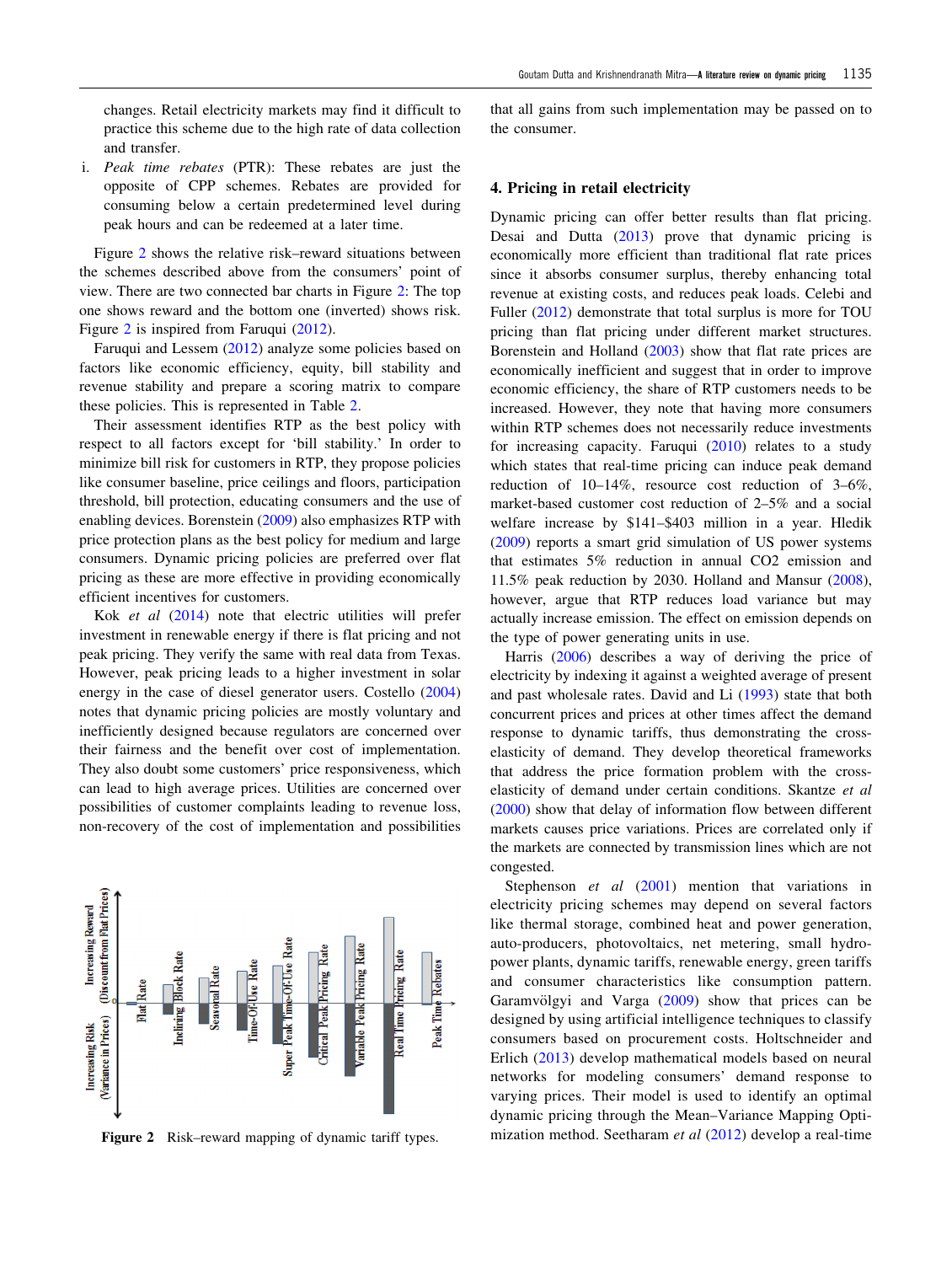<span id="page-5-0"></span>

| Policy                            | Economic efficiency | Equity    | Bill stability (risk to<br>vulnerable consumers) | Revenue stability |
|-----------------------------------|---------------------|-----------|--------------------------------------------------|-------------------|
| Flat rate                         | Very poor           | Very poor | Very good                                        | Poor              |
| <b>PTR</b>                        | Good                | Poor      | Very good                                        | Very poor         |
| <b>CPP</b>                        | Good                | Average   | Average                                          | Good              |
| <b>TOU</b>                        | Good                | Good      | Average                                          | Average           |
| One-part RTP<br>(only variable)   | Very good           | Very good | Very poor                                        | Good              |
| Two-part RTP (fixed $+$ variable) | Very good           | Very good | Poor                                             | Very good         |

Table 2 Comparison of the various pricing policies

self-organizing pricing scheme, called Sepia, to compute the unit price of electricity based on consumption history, grid load and type of consumer. This pricing scheme is decentralized, and a grid frequency is used for grid load measurement in smart meters for determining the subsequent unit price of electricity. McDonald and Lo ([1990](#page-13-0)) mention that an appropriate social basis of price designs for retail electricity includes welfare considerations for both consumers and suppliers. Li  $et$  al  $(2003)$  $(2003)$  $(2003)$  express the price-deriving objective as a nonlinear optimization problem leading to welfare, yet reflecting the competitive relationship among generation companies, utilities and customers.

# 5. Wholesale market pricing

Electricity is traded in a wholesale market for industrial customers and electricity retailers. A gap, however, remains between the wholesale prices and the retail prices. Generally, it is noticed that the price increases in the wholesale market are transmitted quicker to the retail market than price decreases. Johnsen and Jess-Olsen ([2008](#page-12-0)) compare the different lags in retail prices from wholesale prices and the respective margins in four Nordic countries. Mirza and Bergland ([2012](#page-13-0)) calculate that a 2.5-Ore/kWh one-time increase in the wholesale market in Norway leads to asymmetric costs of 2.28 NOK (more than 91 times the per kWh value) per average customer and a complete passthrough of wholesale price to retail price can take almost five weeks. Giulietti et al ([2010](#page-12-0)) find that one-third to half of an increase in wholesale price is passed to the retail price in England and Wales.

Kirschen et al [\(2000\)](#page-12-0) illustrate a method of determining wholesale market price through bidding. The lowest bid price is set by the supplier based on its costs of supplying a quantity of electricity for a future time period. Then, a pool of bid prices is accepted from bulk buyers. The selection of the bids is done from the highest priced one, in the order of decreasing prices, till the cumulative demand matches the supply. The last accepted bid price from the pool of selected bids sets the market price. However, the key price design decisions can depend on factors like contract pricing or compulsory pool pricing, one-sided or two-sided bids, firmness of bids or offers,

simple or complex bids, price determination timing with respect to actual delivery, capacity payments, geographically differentiated pricing and price capping.

David and Wen [\(2000](#page-11-0)) conduct a review of literature to discuss bidding by individual participants to maximize their individual profits. They also discuss the role of regulators in limiting possible market abuse by some participants. The survey reveals that oligopoly, and not perfect competition, exists in the market, due to certain characteristics of the electricity market that restrict the number of suppliers. Different methods and ideas are used to model bid prices, which we discuss now. Li  $et$  al  $(1999)$  $(1999)$  represent electricity trade as a two-level optimization process. A priority list method through a 'centralized economic dispatch' (CED) is used in the top level. The lower level has subproblems of decentralized bidding. Here, hourly bid curves are developed for the CED by using self-unit scheduling based on parametric dynamic programming. Both the levels focus on revenue maximization rather than on cost minimization. Zhang et al [\(2000\)](#page-14-0) develop bidding and self-scheduling models using probability distributions and Lagrangian relaxation, respectively. Weber and Overbye [\(1999\)](#page-14-0) use a two-level optimization problem to determine the optimal power flow considering social welfare. They determine a Nash equilibrium along with a market price with all participants trying for individual profit maximization.

Krause and Andersson [\(2006](#page-12-0)) use agent-based simulators to demonstrate different congestion management schemes such as market splitting, locational marginal pricing and flow-based market coupling. The welfare aspects of different pricing schemes are analyzed in these methods to arrive at suitable market power allocations. Zhao *et al*  $(2010)$  $(2010)$  explain that the 'bid cost minimization' technique, generally used in the wholesale market, actually provides a much higher cost than the minimum bid cost. The authors use game-theoretic approach and propose that 'payment cost minimization' is a better technique from the consumer welfare point of view as it directly minimizes the payment made by consumers. Zhao et al ([2008\)](#page-14-0) further introduce transmission constraints in the problem, making it complicated but more realistic. Han et al [\(2010\)](#page-12-0) use CPLEX's MIP for this problem to find low efficiencies. They overcome this problem through the 'objective switching method' in which the feasible region is reduced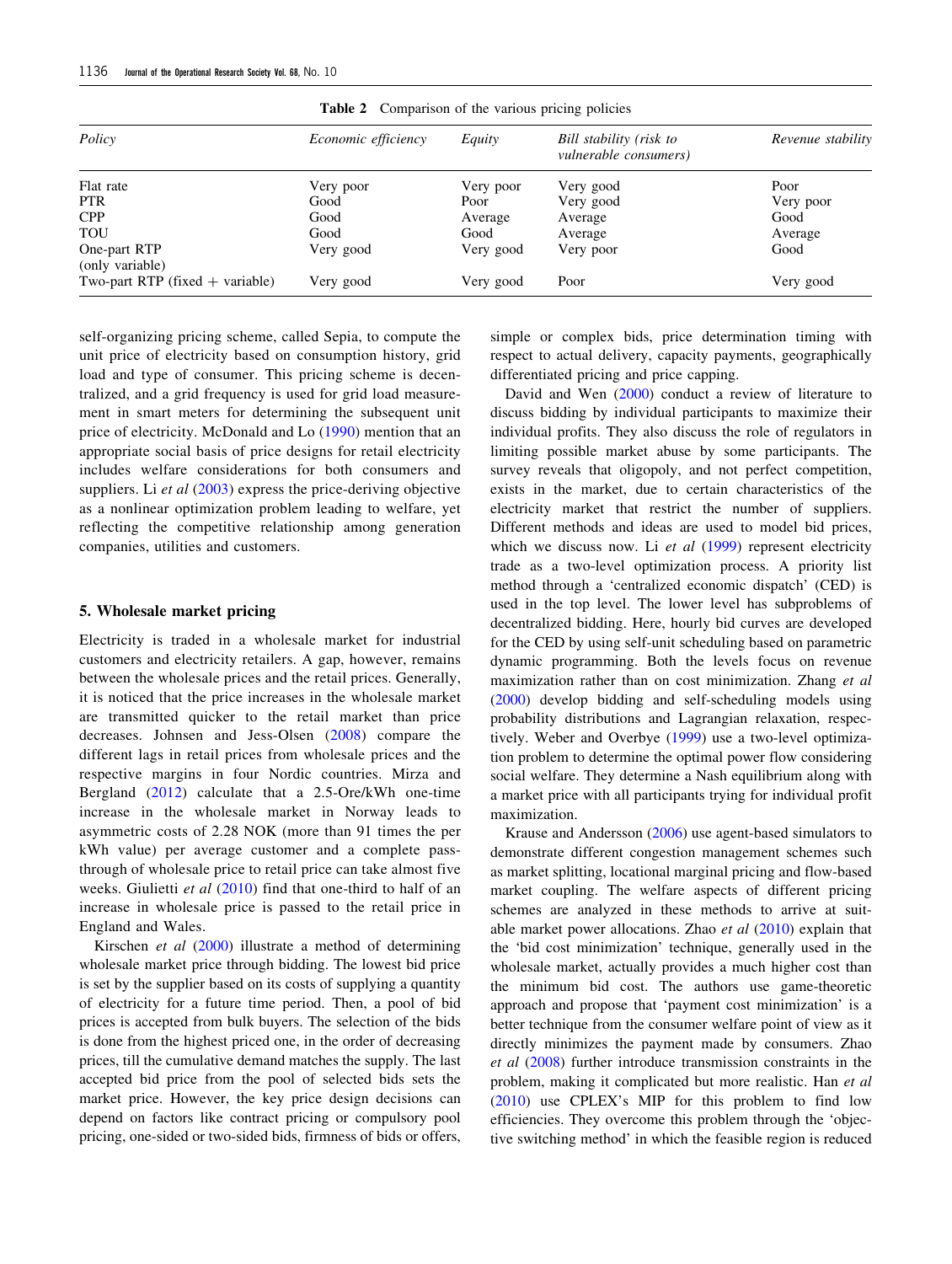| Forecasting method used                                     | Paper references                                                              |
|-------------------------------------------------------------|-------------------------------------------------------------------------------|
| Dynamic regression model                                    | Nogales <i>et al</i> $(2002)$ , Zareipour <i>et al</i> $(2006)$               |
| Transfer function model                                     | Nogales et al (2002), Zareipour et al (2006)                                  |
| ARIMA model                                                 | Contreras et al (2003), Taylor (2003), McSharry et al (2005), Zareipour et al |
|                                                             | (2006), Mirasgedis et al (2006), Wang et al (2009), Taylor (2010)             |
| Artificial neural network technique                         | Mandal et al (2006), Catalao et al (2006), Saravanan et al (2012)             |
| Kernel-based method                                         | Kekatos et al (2013)                                                          |
| Principle component analysis-based method                   | Taylor <i>et al</i> $(2006)$                                                  |
| Exponential smoothing model                                 | Taylor (2003), Taylor <i>et al</i> (2006), Taylor (2010)                      |
| ε-insensitive loss function support vector regress<br>model | Wang <i>et al</i> $(2009)$                                                    |
| Trigonometric gray prediction approach                      | Zhou et al. $(2006)$ , Akay and Atak $(2007)$                                 |
| Semi-parametric additive model                              | Hyndman and Fan (2010)                                                        |

Table 3 Forecasting methods

by performance cuts to minimize infeasibilities and improve efficiency.

#### 6. Forecasting

Forecasting is an integral part of revenue management. Designing of dynamic prices requires forecasts of future demand, and scheduling consumption requires forecasts of future prices. Forecasting thus provides a platform for planning for the future in case of dynamic tariffs for all concerned parties. This section describes research on price and demand forecasting in the electricity sector. Table 3 shows the different methods used for forecasting price and demand.

#### 7. Price forecasting

Retail price forecasts help consumers to preplan their consumption in a dynamic pricing environment, whereas wholesale price forecasts assist buyers and sellers in planning for bidding strategies. Nogales et al ([2002\)](#page-13-0) develop forecasting models based on dynamic regression and transfer function approaches. The authors use data from Spain and California with high levels of accuracy. However, Contreras et al [\(2003](#page-11-0)) find reasonable errors with the application of ARIMA models on the data from the same markets. Zareipour et al ([2006\)](#page-14-0) use ARIMA models to forecast Ontario's hourly prices from publicly available market information with significant accuracy, failing only to predict unusually high or low prices. Mandal *et al* [\(2006](#page-13-0)) observe improved forecasting accuracy by using the artificial neural network computing technique based on the similar day approach. They identify time factors, demand factors and historical price factors that impact price forecasts. Catalao et al [\(2006](#page-11-0)) note that neural networks for next-day price forecasting display sufficient accuracy for supporting bidding strategy decisions. Kekatos et al [\(2013](#page-12-0)) examine the Kernel-based day-ahead forecasting method and prove its market worthiness.

#### 8. Demand forecasting

Electricity suppliers can better plan their supply and generating capacities with appropriate demand forecasts. Demand can be forecasted daily, weekly, monthly or annually. Short-term load forecasts from minutes to several hours ahead are required for controlling and scheduling power systems. Long-term forecasts help in planning investments, overhauls and maintenance schedules. Taylor et al [\(2006](#page-13-0)) compare the accuracy of six univariate methods for forecasting short-term electricity demand and find that simple and more robust methods (i.e., exponential smoothing) outperform more complex alternatives. The complex methods are seasonal ARIMA, neural networks, double seasonal exponential smoothening and principal component analysis (PCA). Taylor ([2003](#page-13-0)) implements double seasonal Holt-Winters exponential smoothening for within-day and within-week seasonality. This method proves to be more effective than ARIMA and the standard Holt-Winters method for short-term demand forecasting. They correct the residual autocorrelation by using a simple autoregressive model. Taylor [\(2010](#page-13-0)) incorporates the within-year seasonal cycle as an extension of the double seasonal model. This triple seasonal model performs better than the double seasonal model and the univariate neural network approach. Wang et al ([2009\)](#page-13-0) demonstrate reduced errors in forecasts done by feeding a single-order moving average smoothened data to a  $\varepsilon$ -SVR ( $\varepsilon$ -insensitive loss function support vector regress) model.

Mirasgedis et al [\(2006](#page-13-0)) incorporate weather influences in the medium-term electricity demand forecasts that can range up to 12 months. Meteorological parameters, like relative humidity and temperatures (that affect electricity demand), are used along with an autoregressive model to reduce serial correlation for four different climatic scenarios. Zhou, Ang and Poh ([2006](#page-14-0)) show that the trigonometric gray model (GM) prediction approach (a combination of GM (1,1) and trigonometric residual modification technique) can improve the forecasting accuracy of GM  $(1,1)$ . Akay and Atak  $(2007)$  $(2007)$ predict Turkish electricity demand using gray prediction with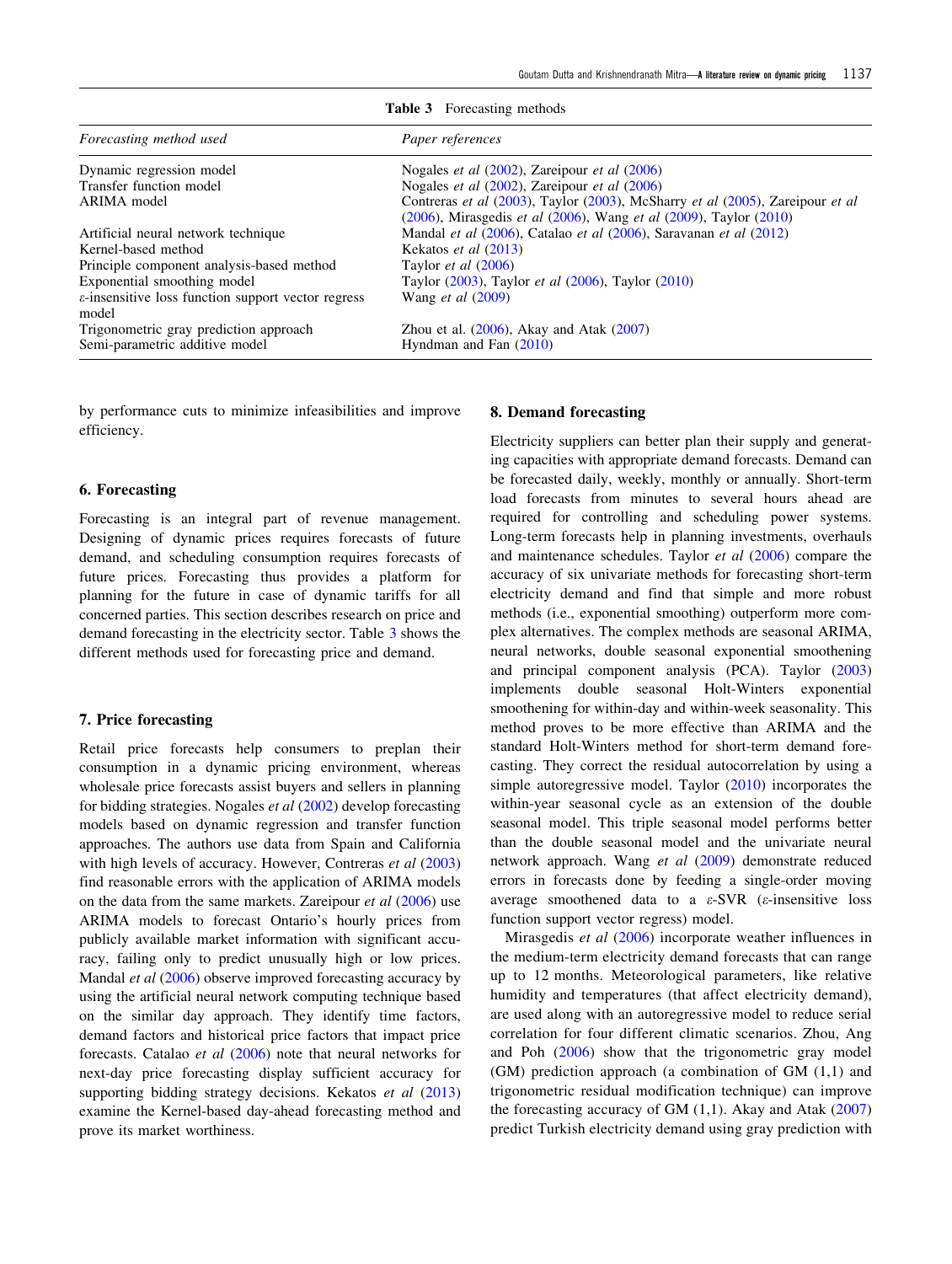the rolling mechanism approach that displays high accuracy with limited data and little computational effort. Hyndman and Fan [\(2010](#page-12-0)) use semi-parametric additive models that estimate relationships between demand and other independent variables and then forecast the density of demand by simulating a mixture of these variables. McSharry et al ([2005](#page-13-0)) provide probabilistic forecasts for magnitude and time of future peak demand from simulated weather data, as real data are unavailable. Saravanan et al ([2012](#page-13-0)) apply multiple linear regression and artificial neural networks with principle components to forecasts made in India. They use eleven input variables and show that the second method is more effective.

## 9. Elasticity of electricity demand

A clear idea of the demand–price relationship or elasticity is helpful for effective demand-side management (DSM). Borenstein et al ([2002\)](#page-11-0) explain that elasticity of demand can be short run as well as long run. In short-run elasticity, we describe the price response from the system with its current infrastructure and equipment. In long-run elasticity, we consider the investments that can be made in response to higher prices during a longer time span. Wolak [\(2011](#page-14-0)) observes that electricity markets mostly have low elasticity of demand, at least in the short run. Dealing with low-demand elasticity leads to the implementation of large price spikes in spot pricing markets. He concludes that consumer response is roughly similar for short hourly peaks and longer periods of high price. Ifland et al [\(2012](#page-12-0)) reveal a steep slope of the demand curve from a study of the German electricity market. However, this field test proves that dynamic tariffs can increase demand elasticity and demand curves are more elastic during winter and less elastic during summer. Kirschen ([2003\)](#page-12-0) also observes that implementation of dynamic pricing definitely increases the elasticity of demand. He further notes that demand curves are steep, and shift, depending on the time of day or day of week. Shaikh and Dharme ([2009\)](#page-13-0) explain the seasonal variation of the load curve with TOU tariffs in the Indian context.

Kirschen et al ([2000\)](#page-12-0) study the short-term price response in the electricity market of England and Wales. In this case, halfhourly prices are announced 13 h in advance. The authors study cross-elasticity of demand along with self-elasticity. Cross-elasticity is measured as the rate of change of demand for one time period with respect to a change in the price of another time period. They form a 48 by 48 matrix of elasticity coefficients. They further establish that the consumer reaction to a price increase in the short run is rare unless the price increase is significantly high. This low-demand response can be because of consumption scheduling that involves some relatively cumbersome technology. The authors observe that consumers respond more to short-term price hikes than to short-term price drops. They develop a nonlinear elasticity

function from this study. However, Braithwait [\(2010](#page-11-0)) explains that there can be no particular formula for determining the amount of demand response, which varies across customer types, events and types of price structures.

## 10. Willingness to pay for electricity

Designing any dynamic pricing scheme requires knowledge about the consumer's willingness to pay (WTP) for electricity and associated infrastructure. Devicienti et al ([2005\)](#page-11-0) study a TERI report that uses the contingent valuation method to determine the WTP for additional service features like reliability of supply. However, a portion of the respondents did not believe in the possibility of the improved scenario projected by the hypothetical market used in this process. Consumers find it difficult to comprehend electricity consumption in terms of KWh. Thus, the study phrases consumption in terms of 'appliance capacity' or 'hours of use' of each appliance. Stated choice experiments can be helpful in this case. Twerefou [\(2014](#page-13-0)) uses the contingent valuation method in Ghana and discovers that consumers' WTP is 1.5 times more than the market price of electricity. The author identifies significant factors that influence households' WTP through an econometric analysis of the data from this study. Ozbafli and Jenkins [\(2013](#page-13-0)) study 350 households in North Cyprus using the choice experiment method. They indicate that the electricity industry can experience an annual economic benefit of USD 16.3 million by adding 120 MW capacity, since consumers are ready to pay more for uninterrupted power supply.

Gerpott and Paukert ([2013\)](#page-12-0) estimate the WTP for smart meters using responses from 453 German households obtained through online questionnaires. The authors use variance-based 'partial least squares structural equation modeling and find that 'trust for data protection' and 'intention to change usage behavior' are the most influential factors for WTP. An et al [\(2002\)](#page-11-0) calculate Chinese consumers' WTP for shifting from firewood to electricity. They use stated preference data from personal interviews to estimate the parameters of a binary logit model from a random utility model. The authors calculate the probabilities of adopting electricity at different prices. Oseni [\(2013\)](#page-13-0) explains that the ownership of a backup generator significantly increases the WTP for reliable grid supply in Nigeria. The author uses event study methods and discovers that the higher cost of backup generation with respect to the stated WTP amount causes this behavior.

#### 11. Dynamic price enabling technology

Dynamic pricing enabling technologies help in dealing with price and quantity signals. These technologies provide effective communication of signals to consumers and sometimes also provide a suitable automated response from them.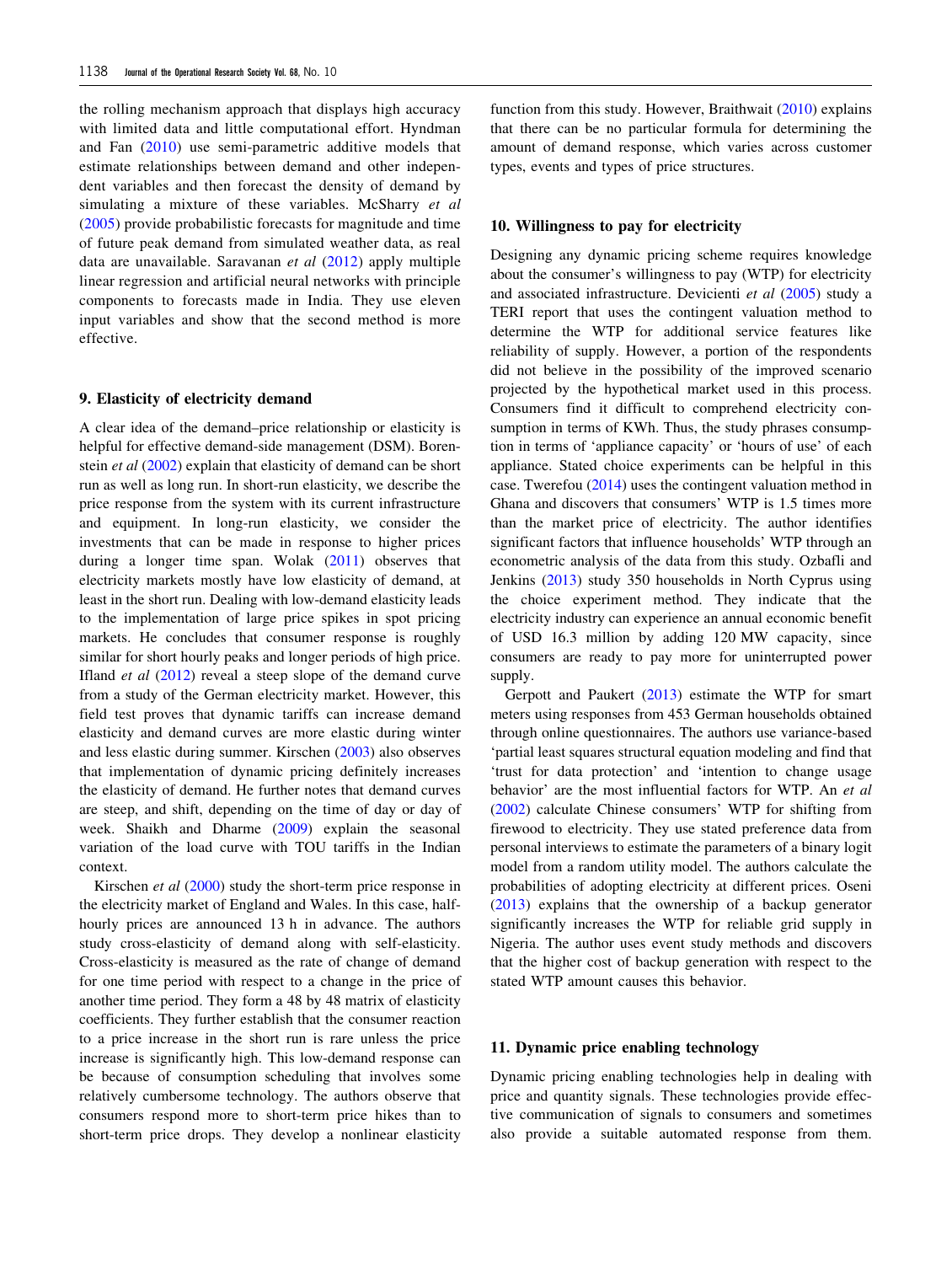Technology helps in speeding up operations and enables efficient implementation of dynamic prices. Ifland et al [\(2012](#page-12-0)) conduct a field test in a German village that represents 50% of German living conditions. Consumers respond to flexible prices even without the aid of home automation, but automation technology is required to increase night-hour consumptions. Faruqui and Sergici ([2009\)](#page-12-0) examine the evidence from 15 dynamic pricing experiments and reveal that the magnitude of response of retail electricity customers to pricing signals depends on factors like 'extent of price change,' 'presence of central air conditioning' and 'availability of enabling technologies'. Thimmapuram and Kim ([2013](#page-13-0)) note that consumers overcome technical and market barriers by using advanced metering infrastructure (AMI) and smart grid technologies that improve price elasticity. Kaluvala and Forman [\(2013](#page-12-0)) state that smart grid technologies can transfer load from peak to offpeak and reduce overall consumption without reducing the level of comfort. Quillinan ([2011\)](#page-13-0) elaborates that information communication technology (ICT) in a smart grid system increases the electric grid's efficiency. Applications like 'appliance control,' 'notification,' 'information feedback'

tial in demand response programs. A typical electricity supply curve is nonlinear with increasing positive slopes. The benefit of demand response measures can be best observed at the steeper parts of the supply curve. Faruqui and Palmer [\(2012](#page-12-0)) analyze the data of 74 dynamic pricing experiments and find that the amount of reduction in peak demand increases with the increase in the peak to offpeak price ratio, but at a decreasing rate. They derive a logarithmic model and check the variation of demand response with several factors like the effects of time period, the length of the peak period, the climate, the history of pricing innovation in each market, the pattern of marketing dynamic pricing designs and the use of enabling technologies. They find that variation in the price ratio and the effect of enabling technologies are responsible for almost half of the variation in demand response. Wang et al ([2011\)](#page-13-0) study several smart gridenabled pricing programs and find that technology and greater price differentials enable better demand response. Roozbehani et al [\(2012](#page-13-0)) mention that demand response technologies and distributed generation increase the price elasticity of electricity along with the volatility of the system.

and 'energy management' make enabling technologies essen-

#### 12. Segmentation of electricity markets

Segmentation of the electricity market helps in differentiating customers based on various attributes. Attributes of market segments are helpful in setting the range of prices or the time span for maintaining a certain price in a dynamic pricing environment. This section describes research on the basis of electricity market segmentation and focuses on the use of consumption level for segmentation. We also discuss lowincome groups as an important segment.

## 13. Various bases of segmentation

Electricity utilities generally segment their markets based on geographic boundaries. Moss and Cubed ([2008\)](#page-13-0) argue that segmentation schemes for residential customers should typically focus on attitudes and motivations. Yang et al ([2013](#page-14-0)) refer to four consumer segments based on socio-demographic variables and attitude toward the adoption of green electricity in Denmark. A majority of consumers in all segments are ready to pay a higher price for green electricity. The authors observe that electricity market segmentation became ineffective because of three reasons—lack of comprehensive data, emphasis on technological solutions alone for demand-side management and a tendency to stay within the traditional broad industry segments of industrial, commercial and residential customers. Simkin et al [\(2011](#page-13-0)) mention that a 'bottom-up' analysis of customer attitudes, usage patterns, buying behavior and characteristics can be useful to develop segments. They develop a directional policy matrix from variables that represent market attractiveness and business capability and prioritize segments. Other factors like consumer service, green credentials, innovative tariffs and guarantee of no price inflation for a certain period also characterize energy market segments. Ifland et al ([2012\)](#page-12-0) develop a lifestyle typology and create three market segments based on consumption behavior, attitude toward energy consumption and enabling technologies, values and leisure time activities of consumers.

#### 14. Segmentation based on consumption data

Segments can be based on consumption data. Panapakidis et al [\(2013\)](#page-13-0) describe segmentation based on load patterns—high level and low level. The high-level segment includes geographical characteristics, voltage level and type of activity. The low-level segment is based on demographic characteristics, regulatory status, price management, universal service, fuel labeling supply and metering resolution. Clustering algorithms are required for further detailed categorization of segments. Varga and Czinege ([2007](#page-13-0)) use discriminant analysis to characterize and classify consumers based on their load profiles. Hyland et al ([2013\)](#page-12-0) use smart meter data from Ireland and register the difference in gross margin earned by electricity suppliers from different types of consumers. This data help identify different possible market segments and the characteristics of the most profitable segmentation.

## 15. Low-income group as a market segment

A low-income group can be a market segment where the welfare viewpoint gains priority. These groups can be the worst affected in case of improper dynamic pricing implementation. Wood and Faruqui ([2010\)](#page-14-0) observe the effect of different pricing schemes on low-income consumers and find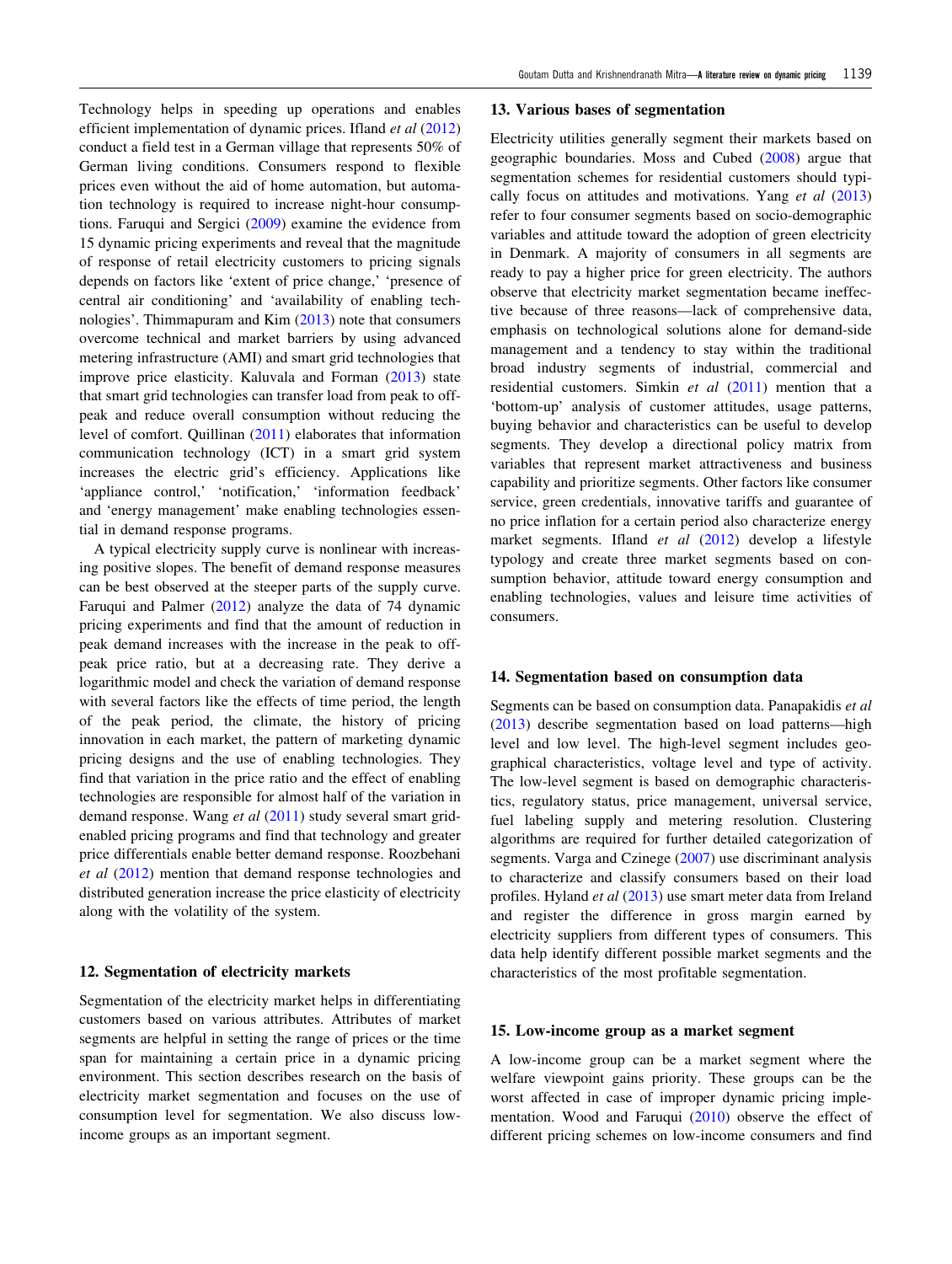that critical peak pricing (CPP) is most effective in reducing bill amounts. They propose that the percentage of consumers benefiting from the schemes depends on the rate design itself. Faruqui et al [\(2012](#page-12-0)) study practical experiments of CPP and note that low-income groups reduced their electricity bills more than higher-income groups. Wolak [\(2010](#page-14-0)) also finds that low-income consumers are more sensitive to price signals than high-income ones. However, Wang et al ([2011\)](#page-13-0) state that lowincome customers have low price responsiveness. This is because they have fewer opportunities to reduce consumption due to unavailability of specific home appliances in which the energy consumption can be controlled. Governments need to take up the primary role in creating the conditions for segmentation both in regulated and in deregulated markets. Sharam ([2005\)](#page-13-0) notes that unethical welfare motives or improper administrative and regulatory control can bring out the troubles of segmentation in electricity markets. He identifies these ill-effects as redlining (discrimination of consumers in the market) and residual markets (suppliers misusing too much market power) which lead to exclusion and exploitation of some customers on financial or other bases.

## 16. Consumption scheduling with dynamic prices

Proper scheduling of electricity consumption in a dynamic pricing environment can flatten the load curve to a large extent. Chen *et al* ([2013\)](#page-11-0) develop an energy-efficient scheduling algorithm based on a time-varying pricing model. They use linear programming to obtain a deterministic scheduling solution and use an energy consumption adaptation variable to account for uncertainties. They use the day-ahead pricing data of Ameren Illinois Power Corporation as the input to their model and two sets of solar photovoltaic module of Kyocera Solar Incorporation as the solar energy source for the model. Their model achieves between 41 and 24% reduction of expenditure over traditional deterministic schemes and provides a schedule within 10 seconds. Agnetis et al [\(2013](#page-11-0)) identify various types of appliances with varying load types like shiftable, thermal, interruptible and non-manageable and then schedule their operations. The authors use a mixedinteger linear programming (MILP) model and a heuristic algorithm to solve the NP-hard problem. The objective functions are cost minimization and comfort maximization through scheduling preferences and climatic control. Wang et al [\(2013\)](#page-13-0) present a novel traversal-and-pruning algorithm to schedule thermostatically controlled household loads to optimize an objective considering both expenditure and comfort. This algorithm has optimality, robustness, flexibility and speed. The authors propose that this algorithm can be useful in designing any automated energy management system.

Hubert and Grijalva [\(2012\)](#page-12-0) incorporate electricity storage provisions in the scheduling problem by classifying loads as energy storage systems, non-interruptible loads and thermodynamic loads. They use MILP for robust optimized consumption

scheduling to minimize the impact of stochastic inputs on the objective function. The objective function integrates electric, thermodynamic, economic, comfort and environmental parameters. Mishra et al ([2013](#page-13-0)) observe that greedy charging algorithms when used at large scales shift the peaks causing grid instability. They present a storage adoption cycle incentivizing the use of energy storage at large scales with variable rates and peak demand surcharge. They show that consumers can flatten their demand by 18% of the minimum optimal capacity to flatten the grid demand of a centralized system.

Liu et al ([2012\)](#page-13-0) emphasize the maximum use of renewable resources in a load scheduling problem. Their model depends on weather forecasts. They classify appliances based on the type of energy consumption and assign dynamic priority in the scheduling process. Dupont et al [\(2012](#page-12-0)) state that the renewable energy tariff scheme can be used to increase renewable energy consumption during periods of high renewable energy generation. They use integer linear programming to optimize this scheduling problem taking into account customer preferences. This paper also emphasizes the use of automation in households for consumption scheduling over the year. Hu et al [\(2010](#page-12-0)) incorporate both active and reactive power demand and generation in the scheduling problem. The authors use a nonlinear load optimization method in a realtime pricing environment. The scheduling of consumption is studied for three customer groups—industrial, commercial and residential, and for three load periods—peak load, flat load and off-peak load periods.

Scheduling in individual homes must be linked to the aggregate demand situation. Thus, it is necessary to model the individual household scheduling incorporating the aggregate demand. Kishore and Snyder ([2010\)](#page-12-0) point out that shifting the load from peak hours to off-peak hours in each household by means of a same price signal can shift the aggregate peak to the previously off-peak zone. Thus, the authors optimize electricity consumption within a home and across multiple homes. The in-home scheduling model attaches the probabilities of start and stop of operation of any appliance in the next time period. It also considers a cost for delay of start of operation. The model minimizes the total cost of electricity in a deterministic dynamic pricing environment. In the neighborhood-level scheduling model, the authors assume a wellcommunicated neighborhood where each household has a minimum guaranteed load at each time slot. The neighborhood, however, has a maximum limit of energy at each time slot. The idea is to distribute this available power to all households, thereby minimizing total costs. A second delay cost is introduced into the model to address the delay of starting an appliance after the specified maximum delay time. Luh et al [\(1982\)](#page-13-0) present a 'load adaptive pricing' philosophy formulated as a closed-loop Stackelberg game. The authors demonstrate that a team optimum can be achieved through the proposed approach since the utility company can induce cooperative behavior from the customer.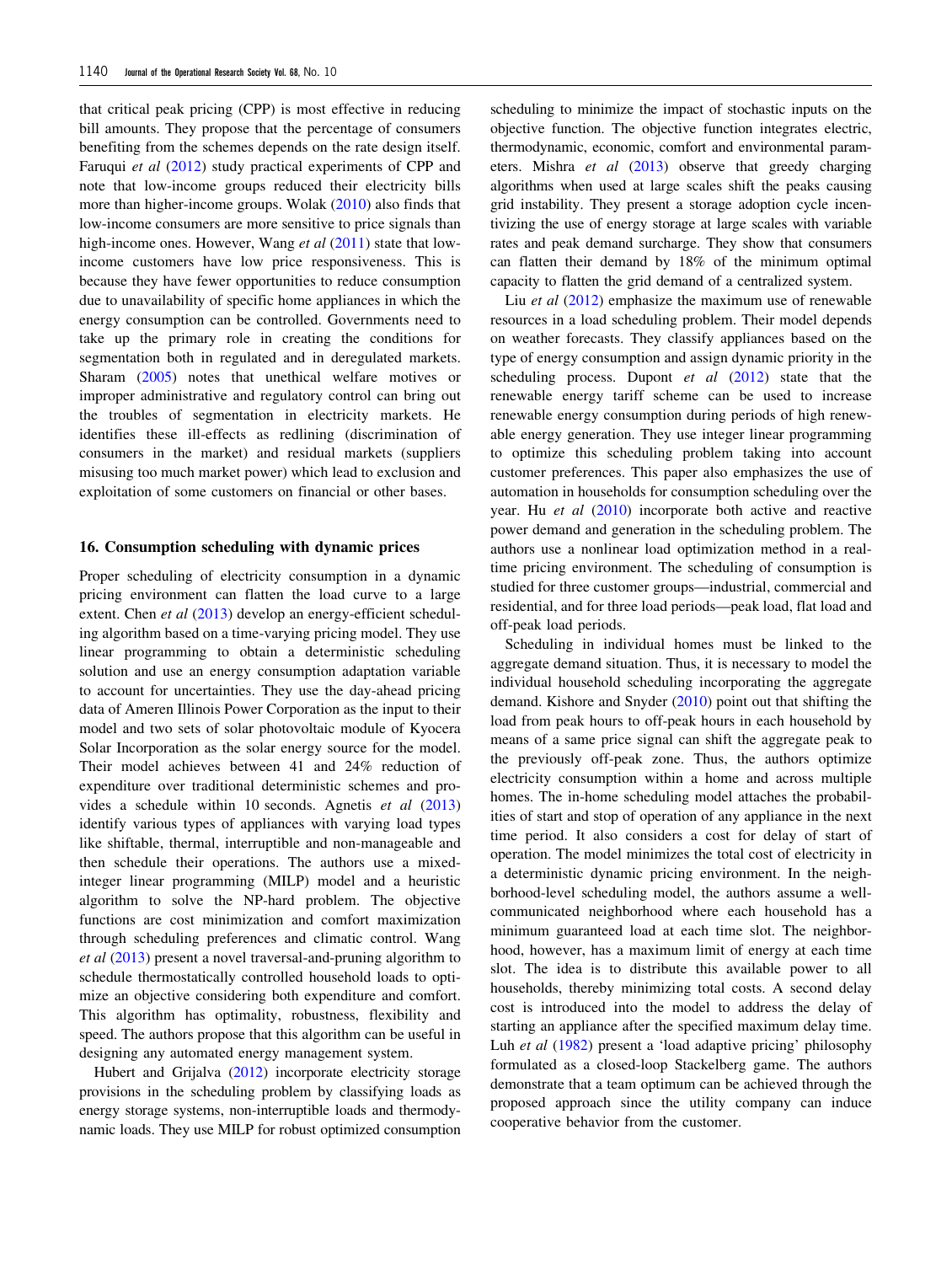| $\frac{1}{2}$ and $\frac{1}{2}$ believaning includes |                                                                                                                                                                                                  |  |  |  |
|------------------------------------------------------|--------------------------------------------------------------------------------------------------------------------------------------------------------------------------------------------------|--|--|--|
| Scheduling methods used                              | Paper reference                                                                                                                                                                                  |  |  |  |
| Linear programming                                   | Li et al (2011), Hubert and Grijalva (2012), Dupont et al<br>$(2012)$ , Cui <i>et al</i> $(2012)$ , Chen <i>et al</i> $(2013)$ , Agnetis <i>et al</i><br>$(2013)$ , Mishra <i>et al</i> $(2013)$ |  |  |  |
| Traversal-and-pruning algorithm                      | Wang <i>et al</i> $(2013)$                                                                                                                                                                       |  |  |  |
| Priority scheduling algorithm                        | Liu <i>et al</i> $(2012)$                                                                                                                                                                        |  |  |  |
| Nonlinear programming                                | Hu <i>et al</i> $(2010)$                                                                                                                                                                         |  |  |  |
| Dynamic programming algorithm                        | Kishore and Snyder (2010)                                                                                                                                                                        |  |  |  |
| Closed-loop Stackelberg game                         | Luh et al (1982)                                                                                                                                                                                 |  |  |  |

Table 4 Scheduling methods

Li et al ([2011\)](#page-12-0) align individual optimality with social optimality by means of a distributed algorithm. Each customer has a utility function and provision for energy storage. This allows them to forecast their total individual demand for a future time after maximizing their individual benefit. The utility company collects these forecasts from all households and generates a price based on its cost function. This price is then published and the individual households reschedule their consumption. After several iterations, the consumption schedule of each household and the price offered by the utility gets fixed. Cui et al [\(2012\)](#page-11-0) describe how scheduling of household loads helps electricity suppliers to maximize their profits and the global controller to maximize social welfare. The authors use greedy algorithm for the first model with pre-announced dynamic tariffs. They also devise a model for the utilities based on consumers' schedules. Table 4 shows the different scheduling methods used in the referenced literature.

# 17. Conclusion

Dynamic pricing of electricity is a demand-side management technique that is capable of stimulating demand response resulting in flatter load curves. There are several insights that can be developed with respect to peak load reduction, demand elasticity, market segmentation, pricing policy, enabling technology and customers' willingness to pay.

- 1. Peak load reduction of about 30% is registered in dynamic pricing pilots. Pricing experiments recorded 4% reduction to 8% increase in bill values. These figures can change depending on the pricing scheme and the attitude of the customers. Renewable energy consumption can further reduce bill values. A study estimated annual  $CO<sub>2</sub>$  emission reduction of 5% in a dynamically priced smart grid in the USA. However, emission reduction depends on the composition of the power generating units in use.
- 2. Electricity market data reveal that the demand elasticity for electricity is low in many markets, but other demographic and environmental factors can significantly enhance the response. For example, hot days and customers with high consumptions display better demand response.
- 3. Electricity market segmentation is necessary for effective pricing. Segmentation can be based on various demographic, behavioral and geographic factors as discussed in some studies. However, such segmentation is not implemented in practice and broad segments of industrial, commercial and residential are common.
- 4. There are several dynamic pricing schemes each of which can be a suitable policy depending on the market. RTP closely reflects wholesale prices, but it poses bill risk to the customers and requires technological support. Researchers propose that supporting programs to hedge the customers' risks need to be implemented along with dynamic pricing policies to enhance their acceptability among consumers.
- 5. Enabling technology significantly enhances demand response. Automation helps customers to respond quickly to changes in prices. Several consumption scheduling models using dynamic prices have been researched to understand the trade-off for customers between their expenditure and their comfort. Such models can help in actual implementation of dynamic prices by reducing manual scheduling tasks and risks of excessive expenditure.
- 6. Information on customers' willingness to pay is important while designing prices. Research shows that customers may be ready to pay 1.5 times more than the present prices for electricity. This value can vary from market to market.

Consumers and regulators need to be educated well on the benefits that dynamic pricing can bring to society without harming the interests of any stakeholder. The interest in this topic is developing, and there are ample opportunities opening up for the acceptance of this concept along with the wide implementation of smart grid technologies.

# 18. Potential areas for future research

There are open problems that can be interesting future research challenges. These are listed below.

(a) Understanding the customers' willingness to adopt dynamic tariffs can be very helpful for further progress in this field. This topic is an open research area that can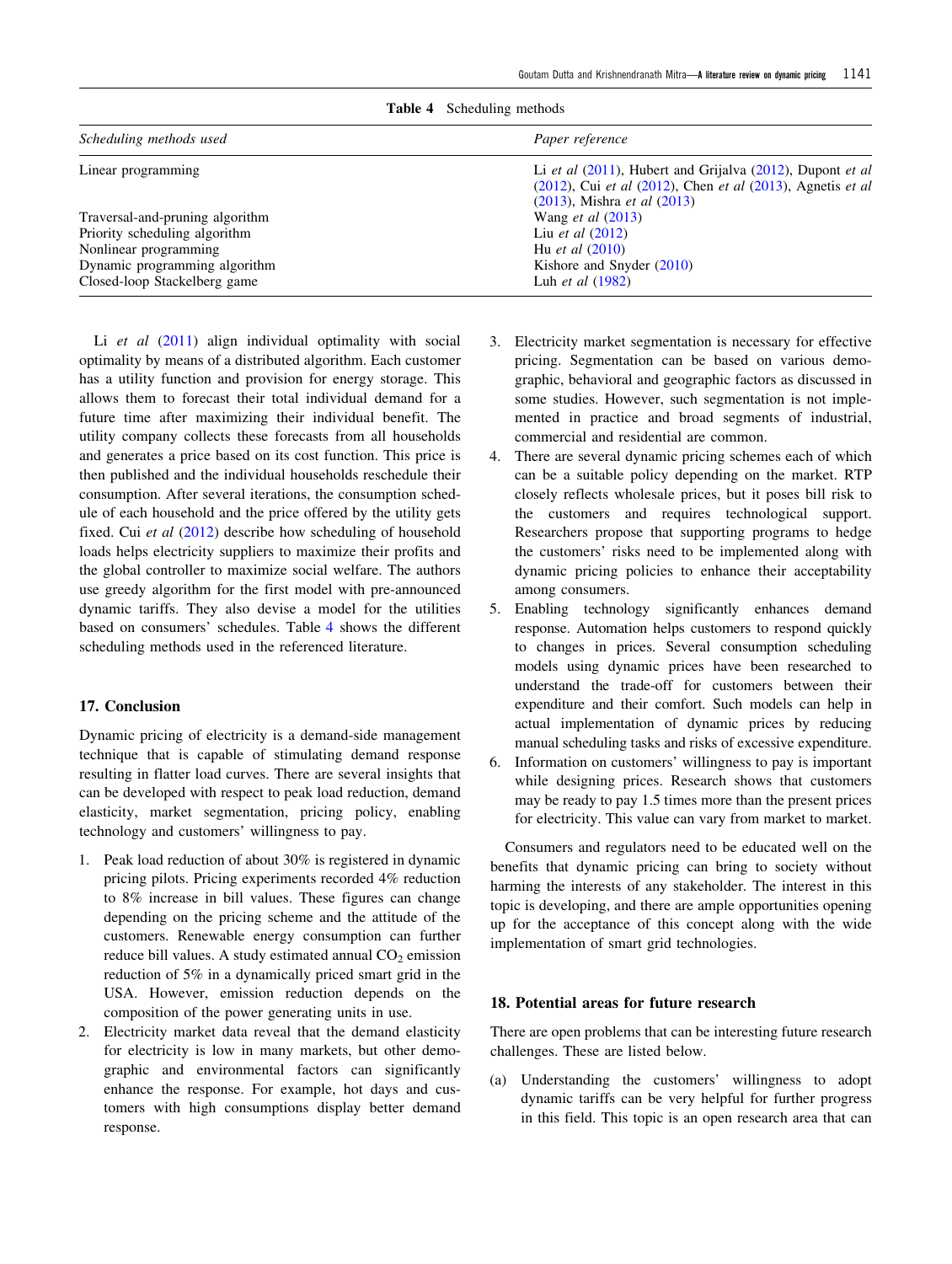<span id="page-11-0"></span>be addressed to promote dynamic pricing to more number of customers and suppliers.

- (b) There has been no research on estimating the demand– price relationship at microlevels. The most elastic portion of the demand curve indicates the phase when dynamic pricing can have the most impact. Factors influencing electricity demand change from consumer to consumer. Identification of such factors in different markets and the demand–price relationship is a potential research topic.
- (c) Research on electricity market segmentation can enable better implementation of dynamic prices. Designing suitable pricing schemes for any market segment is an open research area.
- (d) Optimization of prices, consumption schedules, number of market segments, use of energy storage and generation schedules are open research areas. There are earlier studies on these, but the developing smart grid scenarios offer possibilities of newer and better mathematical models.
- (e) The environmental and social impacts of shifting from a flat rate tariff to a dynamic tariff scheme are worth studying in order to popularize the idea of dynamic pricing. Such studies are rare and have future research potential.
- (f) Regulated markets can benefit from dynamic pricing from the welfare point of view. Research in this area is rare, and there are future research opportunities in the area of application of dynamic pricing in regulated markets. Appropriate ways to educate consumers and regulators about the benefits of dynamic pricing need to be identified and implemented.

Acknowledgements—The authors gratefully acknowledge financial support from Research and Publications Committee of Indian Institute of Management, Ahmedabad, and University Grants Commission, India.

## References

- Abreu J, Pereiray F, Vasconcelos J and Ferrao P (2010). An approach to discover the potential for demand response in the domestic sector. IEEE Conference on Innovative Technologies for an Efficient and Reliable Electricity Supply, Waltham, MA 2010: 240–245.
- Agnetis A, de Pascale G, Detti P and Vicino A (2013). Load scheduling for household energy consumption optimization. IEEE Transactions on Smart Grid 4(4):2364–2373.
- Akay D, Atak M (2007). Grey prediction with rolling mechanism for electricity demand forecasting of Turkey. Energy 32(9): 1670–1675.
- Allcott H (2009). Real time pricing and electricity markets. Harvard University. [online] Available at: [http://www.erb.umich.edu/](http://www.erb.umich.edu/HTML-Email/speakers/Post-docCandidates/documents/jmp-allcott.pdf) [HTML-Email/speakers/Post-docCandidates/documents/jmp-allcott.](http://www.erb.umich.edu/HTML-Email/speakers/Post-docCandidates/documents/jmp-allcott.pdf) [pdf](http://www.erb.umich.edu/HTML-Email/speakers/Post-docCandidates/documents/jmp-allcott.pdf) [Accessed 18 Jan. 2016].
- An L, Lupi F, Liu J, Linderman M and Huang J (2002). Modeling the choice to switch from fuelwood to electricity. Ecological Economics 42(3):445–457.
- Borenstein S, (2007). Wealth transfers among large customers from implementing real-time retail electricity pricing. The Energy Journal 28(2):131–149.
- Borenstein S. (2009). Time-varying retail electricity prices: theory and practice. In: Griffin J, Puller S (eds). Electricity Deregulation: Choices and Challenges, 4th edn. University of Chicago Press, Chicago, p. 317.
- Borenstein S (2013). Effective and equitable adoption of opt-in residential dynamic electricity pricing. Review of Industrial Organization 42(2):127–160.
- Borenstein S and Holland S (2003). On the efficiency of competitive electricity markets with time-invariant retail prices (No. w9922). National Bureau of Economic Research., Working Paper Series. Available at: [http://escholarship.org/uc/item/2k54m0zk#page-1](http://escholarship.org/uc/item/2k54m0zk%23page-1) [Accessed 21 Sep. 2016].
- Borenstein S, Jaske M, and Rosenfeld A (2002). Dynamic pricing, advanced metering, and demand response in electricity markets. Center for the Study of Energy Markets. Available at: [https://](https://escholarship.org/uc/item/11w8d6m4) [escholarship.org/uc/item/11w8d6m4](https://escholarship.org/uc/item/11w8d6m4) [Accessed 21 Sep. 2016].
- Bose R and Shukla M (1999). Elasticities of electricity demand in India. Energy Policy 27(3):137–146.
- Braithwait S (2010). Behavior modification. Power and Energy Magazine, IEEE 8(3):36–45.
- Catalão JPS, Mariano SJPS, Mendes VMF and Ferreira LAFM (2006). Application of neural networks on next-day electricity prices forecasting. In: Proceedings of the 41st International Universities Power Engineering Conference, IEEE, Newcastle upon Tyne, UK, (Vol. 3, pp. 1072–1076).
- Celebi E and Fuller J (2012). Time-of-use pricing in electricity markets under different market structures. IEEE Transactions of Power Systems 27(3):1170–1181.
- Charles River Associates (2005). Applications of dynamic pricing in developing and emerging economies. [online] The World Bank. Available at: [http://siteresources.worldbank.org/INTENERGY/](http://siteresources.worldbank.org/INTENERGY/Resources/ApplicationsofDynamicPricing.pdf) [Resources/ApplicationsofDynamicPricing.pdf](http://siteresources.worldbank.org/INTENERGY/Resources/ApplicationsofDynamicPricing.pdf) [Accessed 8 Jan. 2016].
- Chen X, Wei T and Hu S (2013). Uncertainty-aware household appliance scheduling considering dynamic electricity pricing in smart home. IEEE Transactions on Smart Grid 4(2):932-941.
- Cia.gov. (2016). The World Factbook. [online] Available at: [https://](https://www.cia.gov/library/publications/resources/the-world-factbook/rankorder/2236rank.html) [www.cia.gov/library/publications/resources/the-world-factbook/](https://www.cia.gov/library/publications/resources/the-world-factbook/rankorder/2236rank.html) [rankorder/2236rank.html](https://www.cia.gov/library/publications/resources/the-world-factbook/rankorder/2236rank.html) [Accessed 22 Mar. 2016].
- Contreras J, Espinola R, Nogales FJ and Conejo AJ (2003). ARIMA models to predict next-day electricity prices. IEEE Transactions on Power Systems, 18(3):1014–1020.
- Costello K (2004). An observation on real-time pricing: Why practice lags theory. The Electricity Journal 17(1):21-25.
- Cui T, Goudarzi H, Hatami S, Nazarian S and Pedram M (2012). Concurrent optimization of consumer's electrical energy bill and producer's power generation cost under a dynamic pricing model. In: 2012 IEEE PES Innovative Smart Grid Technologies (ISGT), Washington, DC, 2012, pp. 1–6.
- David A and Wen F (2000). Strategic bidding in competitive electricity markets: A literature survey. In: Power Engineering Society Summer Meeting, 2000. IEEE (Vol. 4, pp. 2168–2173).
- David AK and Li YZ (1993). Effect of inter-temporal factors on the real time pricing of electricity. IEEE Transactions on Power Systems 8(1):44–52.
- Desai K and Dutta G (2013). A dynamic pricing approach to electricity prices in the Indian context. International Journal of Revenue Management 7(3/4):268–288.
- Devicienti F, Irina K and Stefano P. (2005). Willingness to pay for water and energy: an introductory guide to contingent valuation and coping cost techniques. Energy and Mining Sector Board, 3. World Bank. Available at: [http://documents.worldbank.org/](http://documents.worldbank.org/curated/en/866831468158995793/Willingness-to-pay-for-water-and-energy-an-introductory-guide-to-contingent-valuation-and-coping-cost-techniques)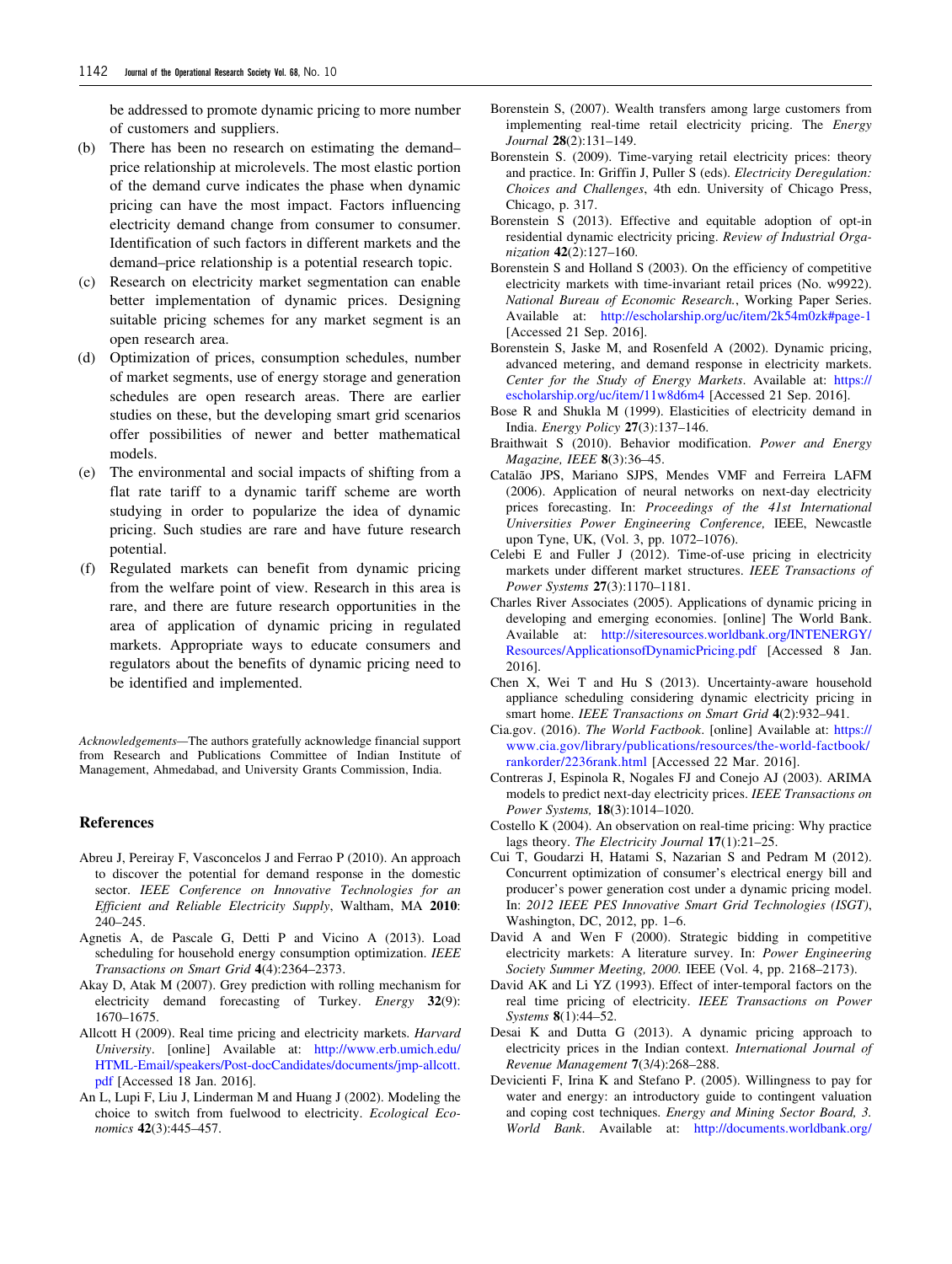<span id="page-12-0"></span>[curated/en/866831468158995793/Willingness-to-pay-for-water](http://documents.worldbank.org/curated/en/866831468158995793/Willingness-to-pay-for-water-and-energy-an-introductory-guide-to-contingent-valuation-and-coping-cost-techniques)[and-energy-an-introductory-guide-to-contingent-valuation-and](http://documents.worldbank.org/curated/en/866831468158995793/Willingness-to-pay-for-water-and-energy-an-introductory-guide-to-contingent-valuation-and-coping-cost-techniques)[coping-cost-techniques](http://documents.worldbank.org/curated/en/866831468158995793/Willingness-to-pay-for-water-and-energy-an-introductory-guide-to-contingent-valuation-and-coping-cost-techniques) [Accessed 21 Sep. 2016].

- Dupont B, Jeroen T and Ronnie B (2012). Automated residential demand response based on dynamic pricing. 2012 3rd IEEE PES International Conference and Exhibition on Innovative Smart Grid Technologies (ISGT Europe), Berlin, 2012, pp. 1–7.
- Eia.gov. (2016). U.S. Energy Information Administration (EIA)— Source. [online] Available at: [http://www.eia.gov/forecasts/](http://www.eia.gov/forecasts/capitalcost/) [capitalcost/](http://www.eia.gov/forecasts/capitalcost/) [Accessed 22 Mar. 2016].
- Faruqui A (2010). The ethics of dynamic pricing. The Electricity Journal 23(6):13–27.
- Faruqui A (2012). November. Implementation of dynamic pricing: Trends and debates. In: 5th Forum Latino-Americano de Smart Grid. Sao Paulo, Brazil.
- Faruqui A and Lessem N (2012). Managing the benefits and costs of dynamic pricing in Australia. Prepared for the Australian Energy Market Commission (AEMC). [online] Available at: [http://www.](http://www.aemc.gov.au/Media/docs/Managing-the-Benefits-and-Costs-of-Dynamic-Pricing-09-15-12-45e4ddd9-98b6-4589-a71b-dd121caced9c-1.PDF) [aemc.gov.au/Media/docs/Managing-the-Benefits-and-Costs-of-](http://www.aemc.gov.au/Media/docs/Managing-the-Benefits-and-Costs-of-Dynamic-Pricing-09-15-12-45e4ddd9-98b6-4589-a71b-dd121caced9c-1.PDF)[Dynamic-Pricing-09-15-12-45e4ddd9-98b6-4589-a71b-dd121caced](http://www.aemc.gov.au/Media/docs/Managing-the-Benefits-and-Costs-of-Dynamic-Pricing-09-15-12-45e4ddd9-98b6-4589-a71b-dd121caced9c-1.PDF) [9c-1.PDF](http://www.aemc.gov.au/Media/docs/Managing-the-Benefits-and-Costs-of-Dynamic-Pricing-09-15-12-45e4ddd9-98b6-4589-a71b-dd121caced9c-1.PDF) [Accessed 12 Jan. 2016].
- Faruqui A and Sergici S (2009). Household response to dynamic pricing of electricity—a survey of the experimental evidence. Available at: [http://www.hks.harvard.edu/hepg/Papers/2009/The%](http://www.hks.harvard.edu/hepg/Papers/2009/The%20Power%20of%20Experimentation%20_01-11-09_.pdf) [20Power%20of%20Experimentation%20\\_01-11-09\\_.pdf](http://www.hks.harvard.edu/hepg/Papers/2009/The%20Power%20of%20Experimentation%20_01-11-09_.pdf) [Accessed 28 Oct. 2015].
- Faruqui A and Sergici S (2013). Arcturus: International evidence on dynamic pricing. The Electricity Journal 26(7):55-65.
- Faruqui A and Palmer J (2012). The discovery of price responsiveness–A survey of experiments involving dynamic pricing of electricity. Available at [http://papers.ssrn.com/sol3/papers.cfm?](http://papers.ssrn.com/sol3/papers.cfm%3fabstract_id%3d2020587%26download%3dyes) [abstract\\_id=2020587&download=yes](http://papers.ssrn.com/sol3/papers.cfm%3fabstract_id%3d2020587%26download%3dyes). [Accessed 21 Sep. 2016].
- Faruqui A, Hledik R and Sergici S (2009). Piloting the smart grid. The Electricity Journal 22(7):55–69.
- Faruqui A, Hledik R and Palmer J (2012). Time-varying and dynamic rate design. Regulatory Assistance Project. Available at: [http://www.](http://www.raponline.org/wp-content/uploads/2016/05/rap-faruquihledikpalmer-timevaryingdynamicratedesign-2012-jul-23.pdf) [raponline.org/wp-content/uploads/2016/05/rap-faruquihledikpalmer](http://www.raponline.org/wp-content/uploads/2016/05/rap-faruquihledikpalmer-timevaryingdynamicratedesign-2012-jul-23.pdf)[timevaryingdynamicratedesign-2012-jul-23.pdf](http://www.raponline.org/wp-content/uploads/2016/05/rap-faruquihledikpalmer-timevaryingdynamicratedesign-2012-jul-23.pdf) [Accessed 21 Sep. 2016].
- Faruqui A, Sergici S and Akaba L (2014). The impact of dynamic pricing on residential and small commercial and industrial usage: New experimental evidence from Connecticut. The Energy Journal 35(1):137–160.
- Faruqui A, Sergici S and Wood L (2009). Moving toward utility-scale deployment of dynamic pricing in mass markets. IEE Whitepaper, June. Available at: [http://www.edisonfoundation.net/iei/Documents/](http://www.edisonfoundation.net/iei/Documents/IEE_Utility-ScaleDynamicPricing_0609.pdf) [IEE\\_Utility-ScaleDynamicPricing\\_0609.pdf](http://www.edisonfoundation.net/iei/Documents/IEE_Utility-ScaleDynamicPricing_0609.pdf) [Accessed 21 Sep. 2016].
- Filippini M and Pachauri S (2004). Elasticities of electricity demand in urban Indian households. Energy Policy 32(3):429–436.
- Garamvolgyi M and Varga L (2009). Electricity pricing in liberalized market using consumer characterization. In: 2009. EEM 2009, 6th International Conference on the European Energy Market. Leuven, 2009, pp. 1–6.
- Gerpott T and Paukert M. (2013). Determinants of willingness to pay for smart meters: An empirical analysis of household customers in Germany. Energy Policy 61:483–495.
- Giulietti M, Grossi L and Waterson M (2010). Price transmission in the UK electricity market: Was NETA beneficial? Energy Economics 32(5):1165–1174.
- Han X, Luh P, Yan J and Stern G (2010). Payment cost minimization with transmission capacity constraints and losses using the objective switching method. In: IEEE PES General Meeting, Minneapolis, MN, 2010, pp. 1–8.
- Harris C (2006). Electricity markets: Pricing, structures and economics. NJ: Wiley.
- Hledik R (2009). How green is the smart grid? The Electricity Journal  $22(3):29-41.$
- Holland S and Mansur E (2008). Is real-time pricing green? The environmental impacts of electricity demand variance. Review of Economics and Statistics 90(3):550–561.
- Holtschneider T and Erlich I (2013). Optimization of electricity pricing considering neural network based model of consumers' demand response. In: 2013 IEEE Symposium on Computational Intelligence Applications in Smart Grid (CIASG), Singapore, 2013, pp. 154–160.
- Hu W, Chen Z and Bak-Jensen B (2010). Impact of optimal load response to real-time electricity price on power system constraints in Denmark. In: 45th International Universities Power Engineering Conference. (UPEC), Cardiff, Wales, 2010, pp. 1–6.
- Hubert T and Grijalva S (2012). Modeling for residential electricity optimization in dynamic pricing environments. IEEE Transactions on Smart Grid 3(4):2224–2231.
- Hyland M, Leahy E and Tol RS (2013). The potential for segmentation of the retail market for electricity in Ireland. Energy Policy 61:349–359.
- Hyndman R. and Fan S (2010). Density forecasting for long-term peak electricity demand. IEEE Transactions on Power Systems 25(2):1142–1153.
- Ifland M, Exner N, Doring N and Westermann D (2012). Influencing domestic customers' market behavior with time flexible tariffs. In: 2012 3rd IEEE PES Innovative Smart Grid Technologies Europe (ISGT Europe), Berlin, 2012, pp. 1–7.
- Johnsen TA and Jess-Olsen O (2008). The relationship between wholesale and retail electricity prices to households in the Nordic countries. University of Vaasa, VaasaEMG. Available at: [http://](http://citeseerx.ist.psu.edu/viewdoc/download?doi=10.1.1.471.425&rep=rep1&type=pdf) [citeseerx.ist.psu.edu/viewdoc/download?doi=10.1.1.471.425&rep=](http://citeseerx.ist.psu.edu/viewdoc/download?doi=10.1.1.471.425&rep=rep1&type=pdf) [rep1&type=pdf](http://citeseerx.ist.psu.edu/viewdoc/download?doi=10.1.1.471.425&rep=rep1&type=pdf) [Accessed 21 Sep. 2016].
- Joskow P and Wolfram C (2012). Dynamic pricing of electricity. The American Economic Review 102(3):381–385.
- Kaluvala NS and Forman A (2013). Smart grid. International Journal of E-Politics (IJEP) 4(2):39–47.
- Kekatos V, Veeramachaneni S, Light M and Giannakis GB (2013). Day-ahead electricity market forecasting using kernels. In: 2013 IEEE PES Innovative Smart Grid Technologies (ISGT), Washington, DC, 2013, pp. 1–5.
- Kirschen DS (2003). Demand-side view of electricity markets. IEEE Transactions on Power Systems 18(2):520–527.
- Kirschen DS, Strbac G, Cumperayot P and de Paiva Mendes D (2000). Factoring the elasticity of demand in electricity prices. IEEE Transactions on Power Systems 15(2):612–617.
- Kishore S and Snyder LV (2010). Control mechanisms for residential electricity demand in smartgrids. In: 2010 First IEEE International Conference on Smart Grid Communications (Smart Grid Comm), Gaithersburg, MD 2010, pp. 443–448.
- Kok G, Shang K and Yucel S (2014). Impact of electricity pricing policy on renewable energy investments and carbon emissions. Available at: http://home.ku.edu.tr/~[gkok/papers/renewable.pdf](http://home.ku.edu.tr/%7egkok/papers/renewable.pdf) [Accessed 21 Sep. 2016].
- Krause T and Andersson G (2006). Evaluating congestion management schemes in liberalized electricity markets using an agentbased simulator. In: 2006 IEEE Power Engineering Society General Meeting, Montreal, Que., 2006. doi[:10.1109/PES.2006.](http://dx.doi.org/10.1109/PES.2006.1709123) [1709123](http://dx.doi.org/10.1109/PES.2006.1709123).
- Letzler R (2007). Implementing opt-in, residential, dynamic electricity pricing: Insights from economics and psychology. ProQuest.
- Li N, Chen L and Low SH (2011). Optimal demand response based on utility maximization in power networks. In: 2011 IEEE Power and Energy Society General Meeting, Detroit, MI, USA, 2011, pp. 1–8.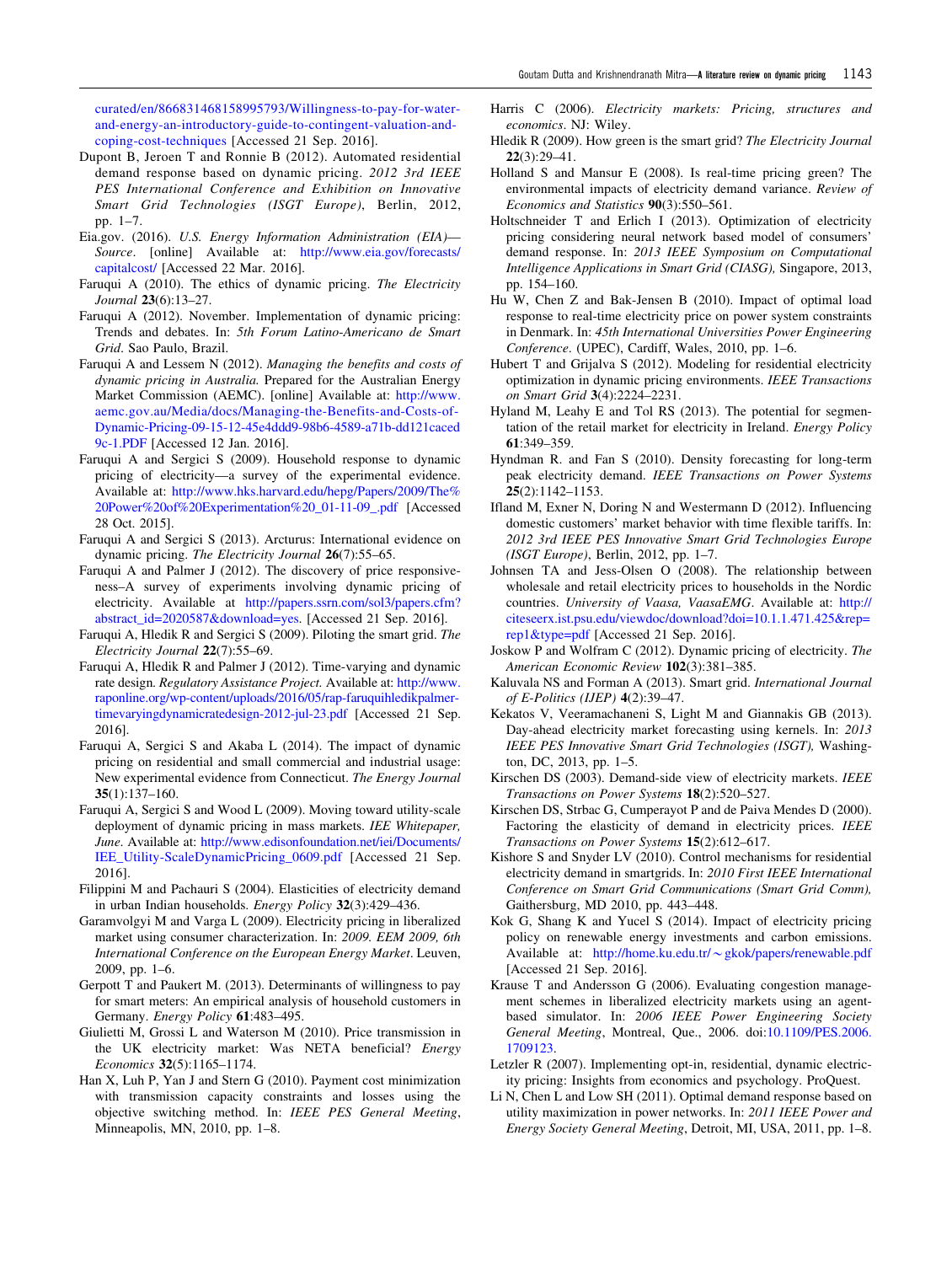- <span id="page-13-0"></span>Li R, Chen L and Yokoyama R (2003). A methodology for evaluating the wholesale/retail prices in deregulation market. In: Power Tech Conference Proceedings, 2003 IEEE Bologna (Vol. 1, pp. 7).
- Li C, Svoboda A, Xiaohong G and Singh H (1999). Revenue adequate bidding strategies in competitive electricity markets. IEEE Transactions on Power Systems 14(2):492–497.
- Liu X, Ivanescu L, Kang R and Maier M (2012). Real-time household load priority scheduling algorithm based on prediction of renewable source availability. IEEE Transactions on Consumer Electronics 58(2):318–326.
- Luh P, Ho Y and Muralidharan R (1982). Load adaptive pricing: An emerging tool for electric utilities. IEEE Transactions on Automatic Control 27(2):320–329.
- Mak J and Chapman B (1993). A survey of current real-time pricing programs. The Electricity Journal 6(7):76–77.
- Mandal P, Senjyu T, Urasaki N, Funabashi T and Srivastava AK (2006). Electricity price forecasting for PJM Day-ahead market. In: 2006 IEEE PES Power Systems Conference and Exposition, Atlanta, GA, 2006, pp. 1321–1326.
- McDonald JR and Lo KL (1990). Dynamic price structures and consumer load reaction. In: Sixth International Conference on Metering Apparatus and Tariffs for Electricity Supply, IET, Manchester, April, 1990, pp. 6–10.
- McSharry P, Bouwman S and Bloemhof G (2005). Probabilistic forecasts of the magnitude and timing of peak electricity demand. IEEE Transactions on Power Systems 20(2):1166–1172.
- Mirasgedis S, Sarafidis Y, Georgopoulou E, Lalas D, Moschovits M, Karagiannis F and Papakonstantinou D (2006). Models for midterm electricity demand forecasting incorporating weather influences. Energy 31(2–3):208–227.
- Mirza FM and Bergland O (2012). Pass-through of wholesale price to the end user retail price in the Norwegian electricity market. Energy Economics 34(6):2003–2012.
- Mishra A, Irwin D, Shenoy P and Zhu T (2013). Scaling distributed energy storage for grid peak reduction. In: Proceedings of the Fourth International Conference on Future energy systems. ACM, January, 2013, pp. 3–14.
- Moss SJ, Cubed M and Fleisher K (2008). Market segmentation and energy efficiency program design. Berkeley, California Institute for Energy and Environment. Available at: [http://citeseerx.ist.psu.](http://citeseerx.ist.psu.edu/viewdoc/download?doi=10.1.1.473.4164&rep=rep1&type=pdf) [edu/viewdoc/download?doi=10.1.1.473.4164&rep=rep1&type=pdf](http://citeseerx.ist.psu.edu/viewdoc/download?doi=10.1.1.473.4164&rep=rep1&type=pdf) [Accessed 21 Sep. 2016].
- Nogales FJ, Contreras J, Conejo AJ and Espínola R (2002). Forecasting next-day electricity prices by time series models. IEEE Transactions on Power Systems 17(2):342–348.
- Oseni M (2013). Paying for improved electricity services in developing countries: Any role for previous mitigation action? Available at: [http://www.usaee.org/usaee2014/submissions/OnlineProceedings/](http://www.usaee.org/usaee2014/submissions/OnlineProceedings/MUSILIU%20OSENI%20PHD%20SECOND%20YEAR%20REPORT%20PROOF%20READ%20PAPER%202_IAEE.pdf) [MUSILIU%20OSENI%20PHD%20SECOND%20YEAR%20REP](http://www.usaee.org/usaee2014/submissions/OnlineProceedings/MUSILIU%20OSENI%20PHD%20SECOND%20YEAR%20REPORT%20PROOF%20READ%20PAPER%202_IAEE.pdf) [ORT%20PROOF%20READ%20PAPER%202\\_IAEE.pdf](http://www.usaee.org/usaee2014/submissions/OnlineProceedings/MUSILIU%20OSENI%20PHD%20SECOND%20YEAR%20REPORT%20PROOF%20READ%20PAPER%202_IAEE.pdf) [Accessed 29 Jun. 2015].
- Ozbafli A and Jenkins G (2013). Estimating willingness to pay for reliable electricity supply: A choice experiment study. Available at: [http://](http://www.queensjdiexec.org/publications/qed_dp_224.pdf) [www.queensjdiexec.org/publications/qed\\_dp\\_224.pdf](http://www.queensjdiexec.org/publications/qed_dp_224.pdf) [Accessed 26 Jun. 2015].
- Pagani G and Aiello M (2015). Generating realistic dynamic prices and services for the smart grid. IEEE Systems Journal 9(1):191–198.
- Panapakidis IP, Alexiadis MC and Papagiannis GK (2013). Deriving the optimal number of clusters in the electricity consumer segmentation procedure. In: 2013 10th International Conference on the European Energy Market (EEM), Stockholm, 2013, pp. 1–8.
- Quillinan JD (2011). Pricing for retail electricity. Journal of Revenue & Pricing Management 10(6):545–555.
- Roozbehani M, Dahleh MA and Mitter SK (2012). Volatility of power grids under real-time pricing. IEEE Transactions on Power Systems 27(4):1926–1940.
- Saravanan S, Kannan S and Thangaraj C (2012). India's electricity demand forecast using regression analysis and artificial neural networks based on principal components. ICTACT Journal on Soft Computing 2(4):36.
- Seetharam DP, Ganu T and Basak J (2012). Sepia—A self-organizing electricity pricing system. IEEE PES Innovative Smart Grid Technologies, Tianjin, 2012, pp. 1–6.
- Shaikh SKM and Dharme AA (2009). Time of use pricing-India, a case study. International Conference on Power Systems, 2009. ICPS'09. Kharagpur, December, 2009, pp. 1–6.
- Sharam A (2005). Market segmentation and domestic electricity supply in Victoria (Doctoral dissertation, Swinburne University of Technology).
- Simkin L and Dibb S (2011). Segmenting the energy market: problems and successes. Marketing Intelligence & Planning 29(6):580–592.
- Simshauser P and Downer D (2014). On the inequity of flat-rate electricity tariffs. AGL Applied Economic and Policy Working Paper, (41). Available at: [http://aglblog.com.au/wp-content/](http://aglblog.com.au/wp-content/uploads/2014/07/No.41-On-the-inequity-of-tariffs.pdf) [uploads/2014/07/No.41-On-the-inequity-of-tariffs.pdf](http://aglblog.com.au/wp-content/uploads/2014/07/No.41-On-the-inequity-of-tariffs.pdf) [Accessed 21 Sep. 2016].
- Skantze P, Ilic M and Chapman J (2000). Stochastic modeling of electric power prices in a multi-market environment. Power Engineering Society Winter Meeting, 2000. IEEE (Vol. 2, pp. 1109–1114).
- Stephenson P, Lungu I, Paun M, Silvas I and Tupu G (2001). Tariff development for consumer groups in internal European electricity markets. In: Electricity Distribution, 2001. Part 1: Contributions. CIRED. 16th International Conference and Exhibition on IET (IEE Conf. Publ No. 482) (Vol. 5, pp. 5).
- Taylor J (2003). Short-term electricity demand forecasting using double seasonal exponential smoothing. Journal of the Operational Research Society 54(8):799–805.
- Taylor J (2010). Triple seasonal methods for short-term electricity demand forecasting. European Journal of Operational Research 204(1):139–152.
- Taylor J, de Menezes L and McSharry P (2006). A comparison of univariate methods for forecasting electricity demand up to a day ahead. International Journal of Forecasting 22(1):1–16.
- Thimmapuram PR and Kim J (2013) Consumers' price elasticity of demand modeling with economic effects on electricity markets using an agent-based model. IEEE Transactions on Smart Grid 4(1):390–397.
- Tiwari P (2000). Architectural, demographic, and economic causes of electricity consumption in Bombay. Journal of Policy Modeling 22(1):81–98.
- Twerefou D (2014). Willingness to pay for improved electricity supply in Ghana. Modern Economy 5(5):489-498.
- Varga L and Czinege K (2007). Electricity consumer characterization in liberalized market based on data mining techniques. In: 42nd International Universities Power Engineering Conference, 2007. UPEC 2007. Brighton, 2007, pp. 78–82.
- Wang C, Zhou Y, Wang J and Peng P (2013). A novel traversal-andpruning algorithm for household load scheduling. Applied Energy 102:1430–1438.
- Wang J, Biviji MA and Wang WM (2011). Lessons learned from smart grid enabled pricing programs. In: Power and Energy Conference at Illinois (PECI), 2011 IEEE, Champaign, IL, pp. 1–7.
- Wang J, Zhu W, Zhang W and Sun D (2009). A trend fixed on firstly and seasonal adjustment model combined with the  $\hat{I}_{\mu}$ -SVR for short-term forecasting of electricity demand. Energy Policy 37(11):4901–4909.